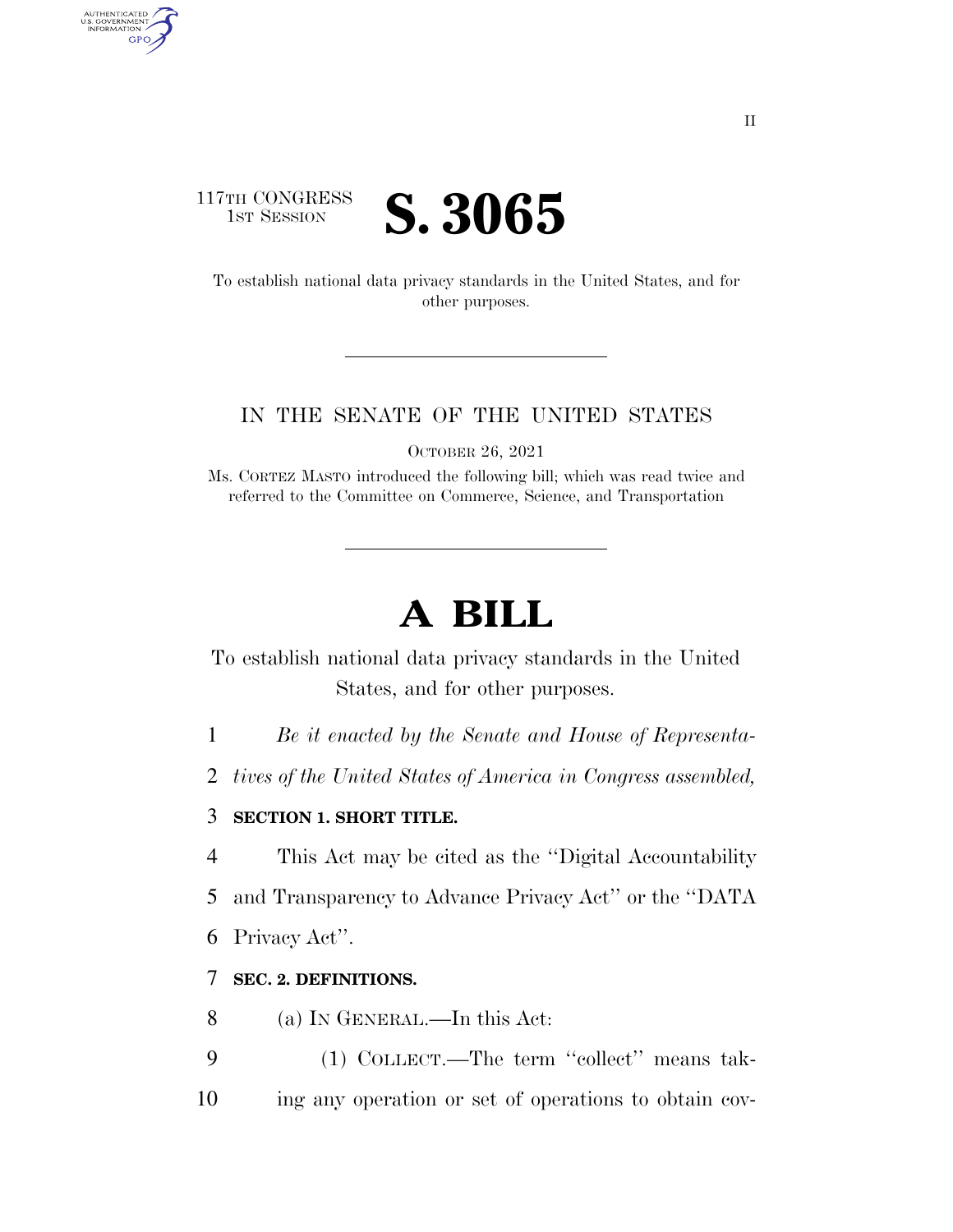| $\mathbf{1}$   | ered data, including by automated means, including |
|----------------|----------------------------------------------------|
| $\overline{2}$ | purchasing, leasing, assembling, recording, gath-  |
| 3              | ering, acquiring, or procuring.                    |
| $\overline{4}$ | (2) COMMISSION.—The term "Commission"              |
| 5              | means the Federal Trade Commission.                |
| 6              | COVERED DATA.—The term "covered<br>(3)             |
| 7              | data'                                              |
| 8              | $(A)$ means any information that is —              |
| 9              | (i) collected, processed, stored, or dis-          |
| 10             | closed by a covered entity;                        |
| 11             | (ii) collected over the internet or other          |
| 12             | digital network; and                               |
| 13             | $(iii)(I)$ linked to an individual or de-          |
| 14             | vice associated with an individual; or             |
| 15             | (II) practicably linkable to an indi-              |
| 16             | vidual or device associated with an indi-          |
| 17             | vidual, including by combination with sepa-        |
| 18             | rate information, by the covered entity or         |
| 19             | any potential recipient of the data; and           |
| 20             | (B) does not include data that is                  |
| 21             | (i) collected, processed, stored, or dis-          |
| 22             | closed solely for the purpose of employ-           |
| 23             | ment of an individual; or                          |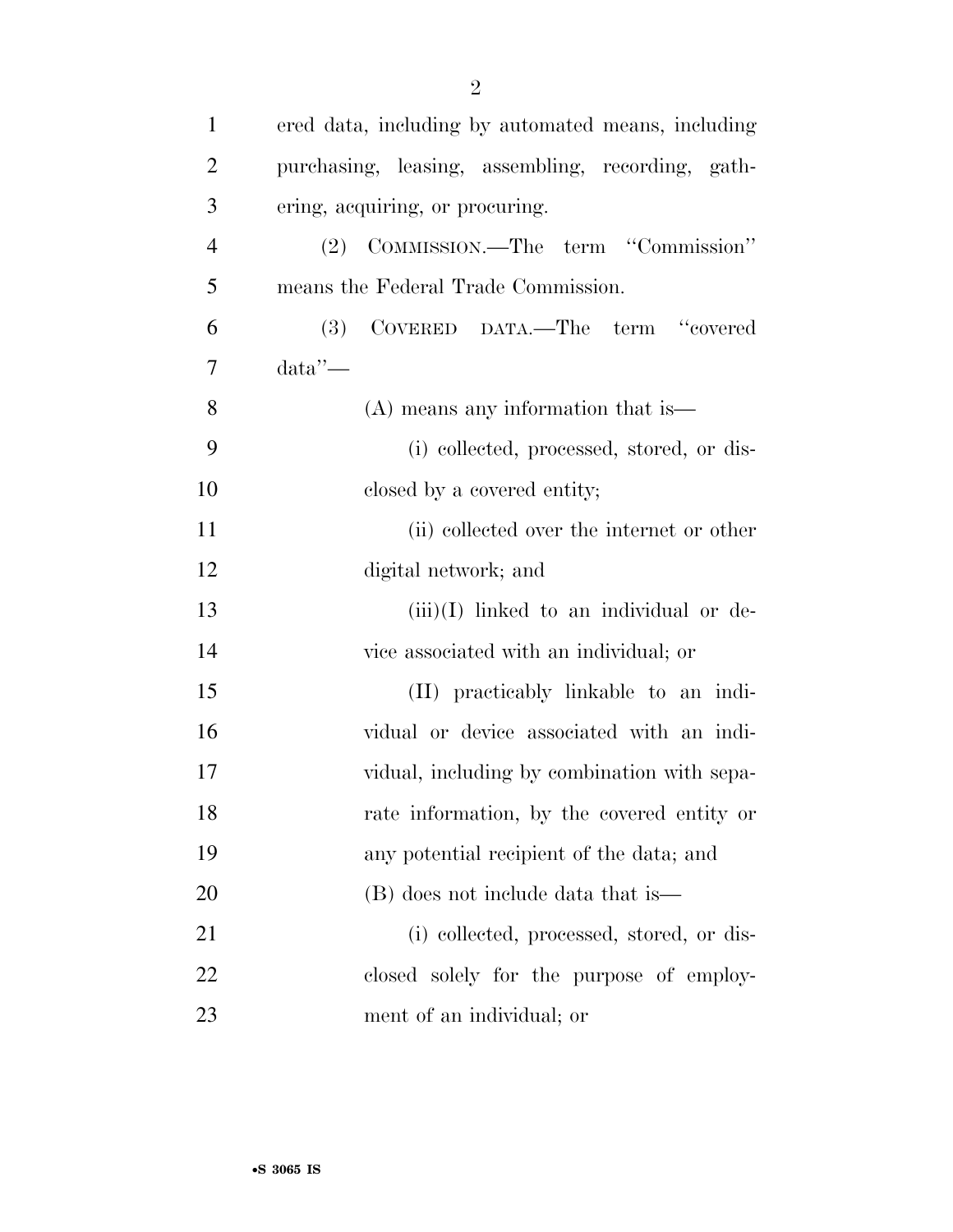| $\mathbf{1}$   | (ii) lawfully made available to the                   |
|----------------|-------------------------------------------------------|
| $\overline{2}$ | public from Federal, State, or local govern-          |
| 3              | ment records.                                         |
| $\overline{4}$ | (4) COVERED ENTITY.—The term "covered en-             |
| 5              | $\text{tity}$ $\sim$                                  |
| 6              | (A) means any entity that collects, proc-             |
| 7              | esses, stores, or discloses covered data; and         |
| 8              | (B) does not include any entity that col-             |
| 9              | lects, processes, stores, or discloses covered data   |
| 10             | relating to fewer than 50,000 individuals and         |
| 11             | devices during any 12-month period.                   |
| 12             | (5) DISCLOSE.—The term "disclose" means               |
| 13             | taking any action with respect to covered data, in-   |
| 14             | cluding by automated means, to sell, share, provide,  |
| 15             | or otherwise transfer covered data to another entity, |
| 16             | person, or the general public.                        |
| 17             | (6) PRIVACY ENHANCING TECHNOLOGY.—The                 |
| 18             | term "privacy enhancing technology"—                  |
| 19             | (A) means any software solution, technical            |
| 20             | processes, or other technological means of en-        |
| 21             | hanging the privacy and confidentiality of an in-     |
| 22             | dividual's covered data in data or sets of data;      |
| 23             | and                                                   |
| 24             | (B) includes anonymization and pseudony-              |
| 25             | mization techniques, filtering tools, anti-track-     |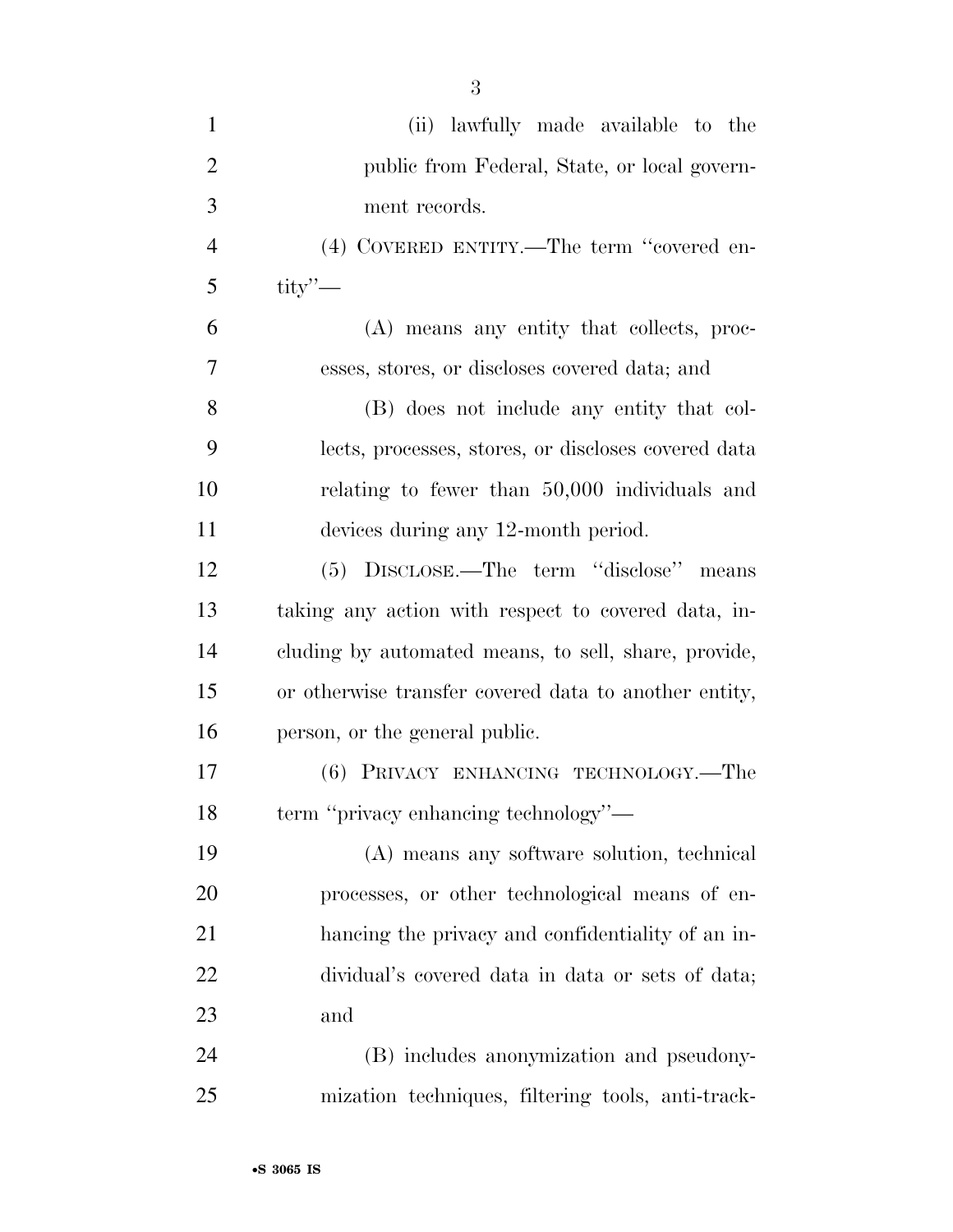| $\mathbf{1}$   | ing technology, differential privacy tools, syn-        |
|----------------|---------------------------------------------------------|
| $\overline{2}$ | thetic data, and secure multi-party computa-            |
| 3              | tion.                                                   |
| $\overline{4}$ | (7) PRIVACY RISK.—The term "privacy risk"               |
| 5              | means potential harm to an individual resulting         |
| 6              | from the collection, processing, storage, or disclosure |
| 7              | of covered data, including—                             |
| 8              | (A) direct or indirect financial loss;                  |
| 9              | (B) stigmatization or reputational harm;                |
| 10             | (C) anxiety, embarrassment, fear, and                   |
| 11             | other severe emotional trauma;                          |
| 12             | (D) loss of economic opportunity; or                    |
| 13             | (E) physical harm.                                      |
| 14             | (8) PROCESS.—The term "process" means any               |
| 15             | operation or set of operations that is performed on     |
| 16             | covered data or on sets of covered data, including by   |
| 17             | automated means, including organizing, combining,       |
| 18             | adapting, altering, using, or transforming.             |
| 19             | (9) PROTECTED CHARACTERISTIC.—The term                  |
| 20             | "protected characteristic" means an individual's        |
| 21             | race, sex, gender, sexual orientation, nationality, re- |
| 22             | ligious belief, age, or disability status.              |
| 23             | (10) PSEUDONYMOUS DATA.—The term "pseu-                 |
| 24             | donymous data" means covered data that may only         |
| 25             | be linked to the identity of an individual or the iden- |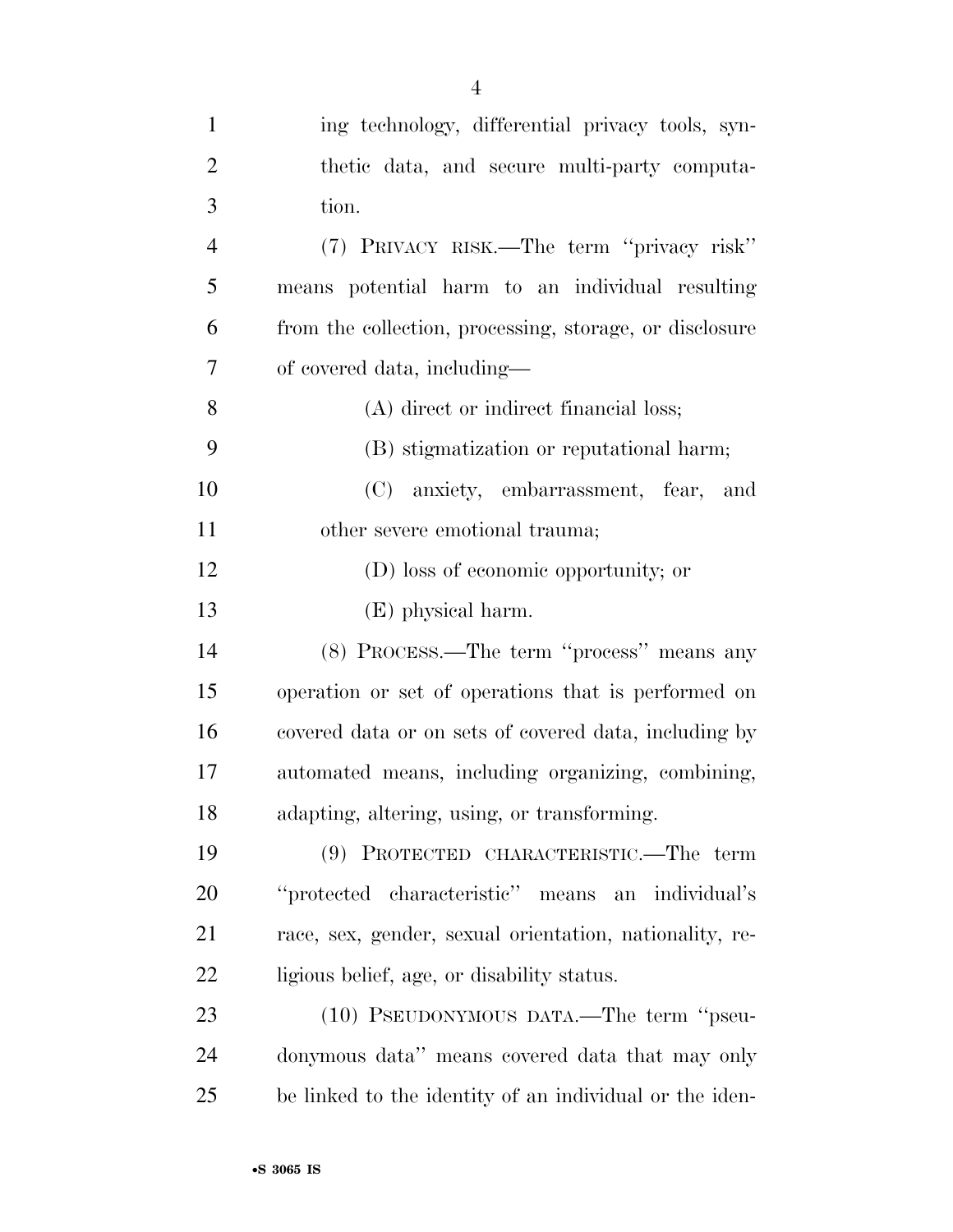| $\mathbf{1}$   | tity of a device associated with an individual if com- |
|----------------|--------------------------------------------------------|
| $\overline{2}$ | bined with separate information.                       |
| 3              | (11) REASONABLE INTEREST.—The term "rea-               |
| $\overline{4}$ | sonable interest" means—                               |
| 5              | (A) a compelling business, operational, ad-            |
| 6              | ministrative, legal, or educational justification      |
| 7              | for the collection, processing, storage, or disclo-    |
| 8              | sure of covered data exists; and                       |
| 9              | (B) the interest does not subject the indi-            |
| 10             | vidual linked to the covered data to an unrea-         |
| 11             | sonable privacy risk.                                  |
| 12             | (12) SENSITIVE DATA.—The term "sensitive               |
| 13             | data" means any covered data relating to-              |
| 14             | (A) the health, biologic, physiologic, bio-            |
| 15             | metric, sexual life, or genetic information of an      |
| 16             | individual; or                                         |
| 17             | (B) the precise geolocation information of             |
| 18             | a device associated with an individual.                |
| 19             | (13) STORE.—The term "store" means any op-             |
| 20             | eration or set of operations to continue possession of |
| 21             | covered data, including by automated means.            |
| 22             | (14) THIRD PARTY SERVICE PROVIDER.—The                 |
| 23             | term "third party service provider" means any cov-     |
| 24             | ered entity that collects, processes, stores, or dis-  |
| 25             | closes covered data at the direction of, and for the   |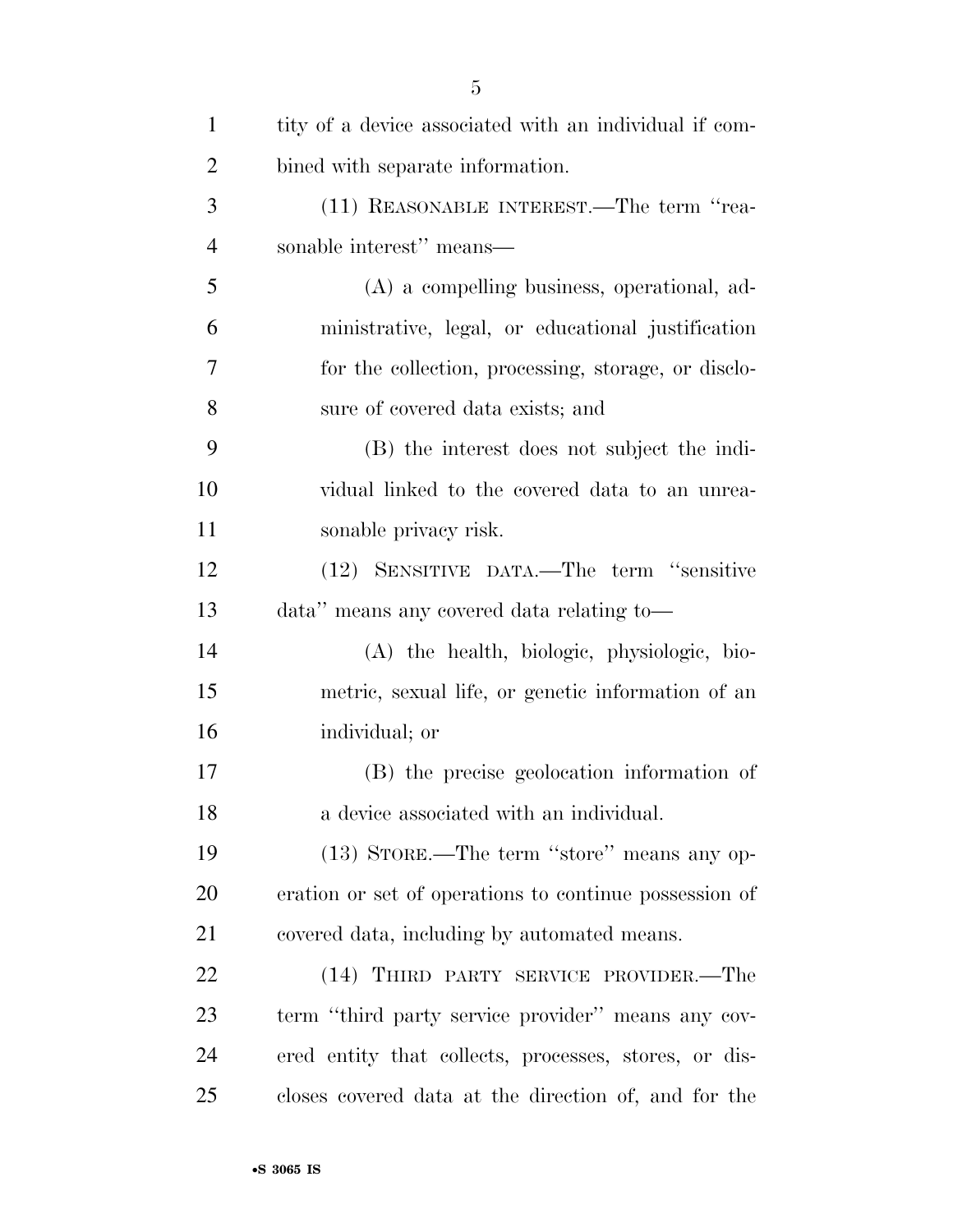sole benefit of, another covered entity under a con-2 tract.

 (b) MODIFIED DEFINITION BY RULEMAKING.—If the Commission determines that a term defined in paragraph (10) or (12) is not sufficient to protect an individual's data privacy, the Commission may promulgate regulations under section 553 of title 5, United States Code, to modify the definition as the Commission considers appropriate.

#### **SEC. 3. REQUIRED PRIVACY NOTICE.**

 (a) PRIVACY NOTICE.—Each covered entity shall post in an accessible location a notice that is concise, in con- text, in easily understandable language, accurate, clear, timely, updated, uses visualizations where appropriate, conspicuous, and free of charge regarding the covered en-tity's privacy practices.

 (b) CONTENTS OF NOTICE.—The notice required by subsection (a) shall include—

 (1) a description of the covered data that the entity collects, processes, stores, and discloses, in- cluding the sources that provided the covered data if the covered entity did not collect the covered data from the individual;

 (2) the purposes for and means by which the entity collects, processes, and stores the covered data;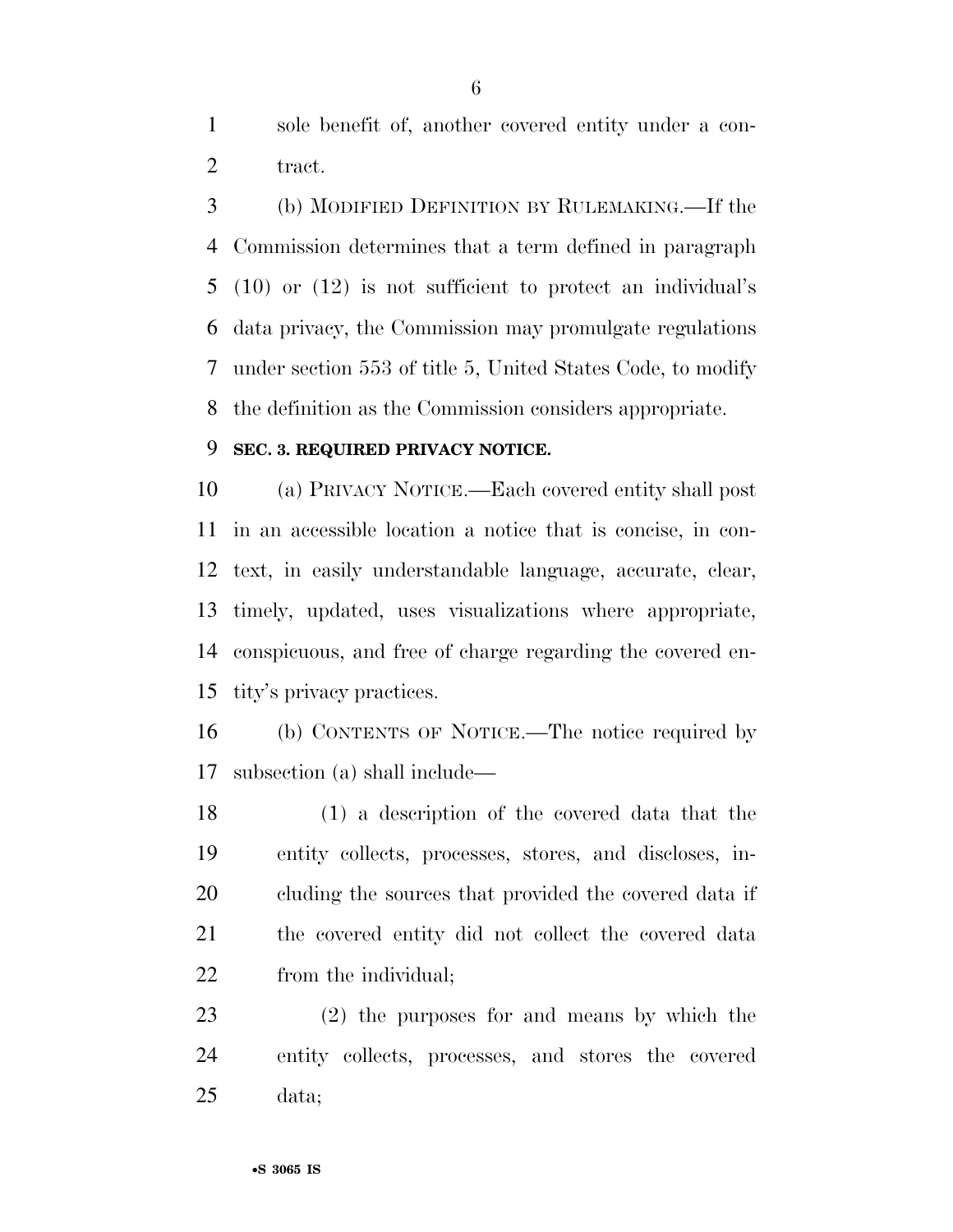(3) the persons and entities to whom, and pur- poses for which, the covered entity discloses the cov-ered data; and

 (4) a conspicuous, clear, and understandable means for individuals to access the methods nec- essary to exercise their rights under sections 4 and 5.

#### **SEC. 4. REQUIRED DATA PRACTICES.**

 (a) REGULATIONS.—Not later than 1 year after the date of the enactment of this Act, the Commission shall promulgate regulations under section 553 of title 5, United States Code, that require covered entities to imple- ment, practice, and maintain certain data procedures and processes that meet the following requirements:

 (1) MINIMUM DATA PROCESSING REQUIRE- MENTS.—Except as provided in subsection (b), re- quire covered entities to meet all of the following re- quirements regarding the means by and purposes for which covered data is collected, processed, stored, and disclosed:

21 (A) REASONABLE.—

22 (i) IN GENERAL.—Except as provided in paragraph (3), covered data collection, processing, storage, and disclosure prac-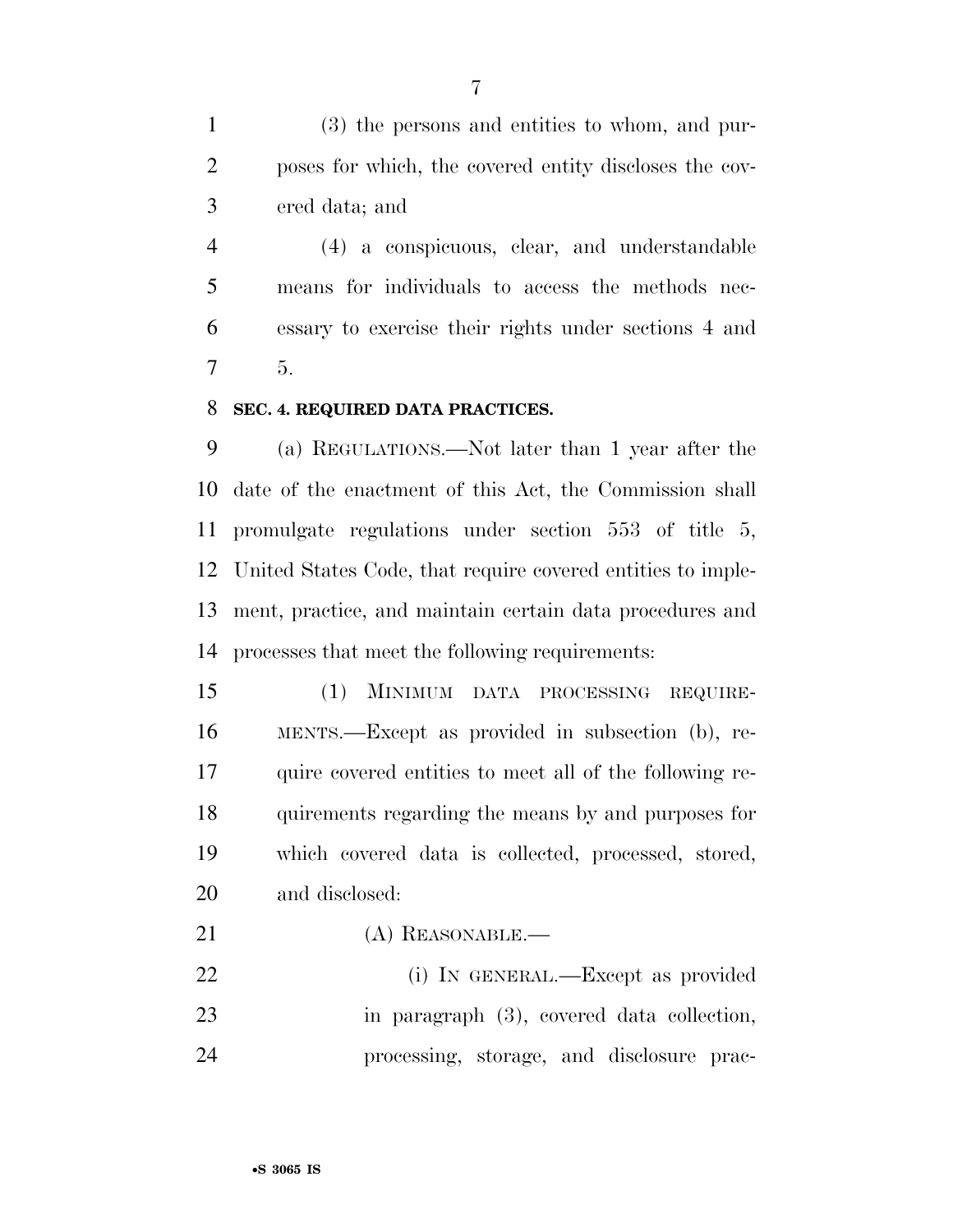| $\mathbf{1}$   | tices must meet a reasonable interest of |
|----------------|------------------------------------------|
| $\overline{2}$ | the covered entity, including—           |
| 3              | (I) business, educational, and ad-       |
| $\overline{4}$ | ministrative operations that are rel-    |
| 5              | evant and appropriate to the context     |
| 6              | of the relationship between the cov-     |
| 7              | ered entity and the individual linked    |
| 8              | to the covered data;                     |
| 9              | (II) relevant and appropriate            |
| 10             | product and service development and      |
| 11             | enhancement;                             |
| 12             | (III) preventing and detecting           |
| 13             | abuse, fraud, and other criminal activ-  |
| 14             | ity;                                     |
| 15             | (IV) reasonable communications           |
| 16             | and marketing practices that follow      |
| 17             | practices, rules, and ethical<br>best    |
| 18             | standards;                               |
| 19             | (V) engaging in scientific, med-         |
| 20             | ical, or statistical research that fol-  |
| 21             | lows commonly accepted ethical stand-    |
| <u>22</u>      | ards; or                                 |
| 23             | (VI) any other purpose for which         |
| 24             | the Commission considers to be rea-      |
| 25             | sonable.                                 |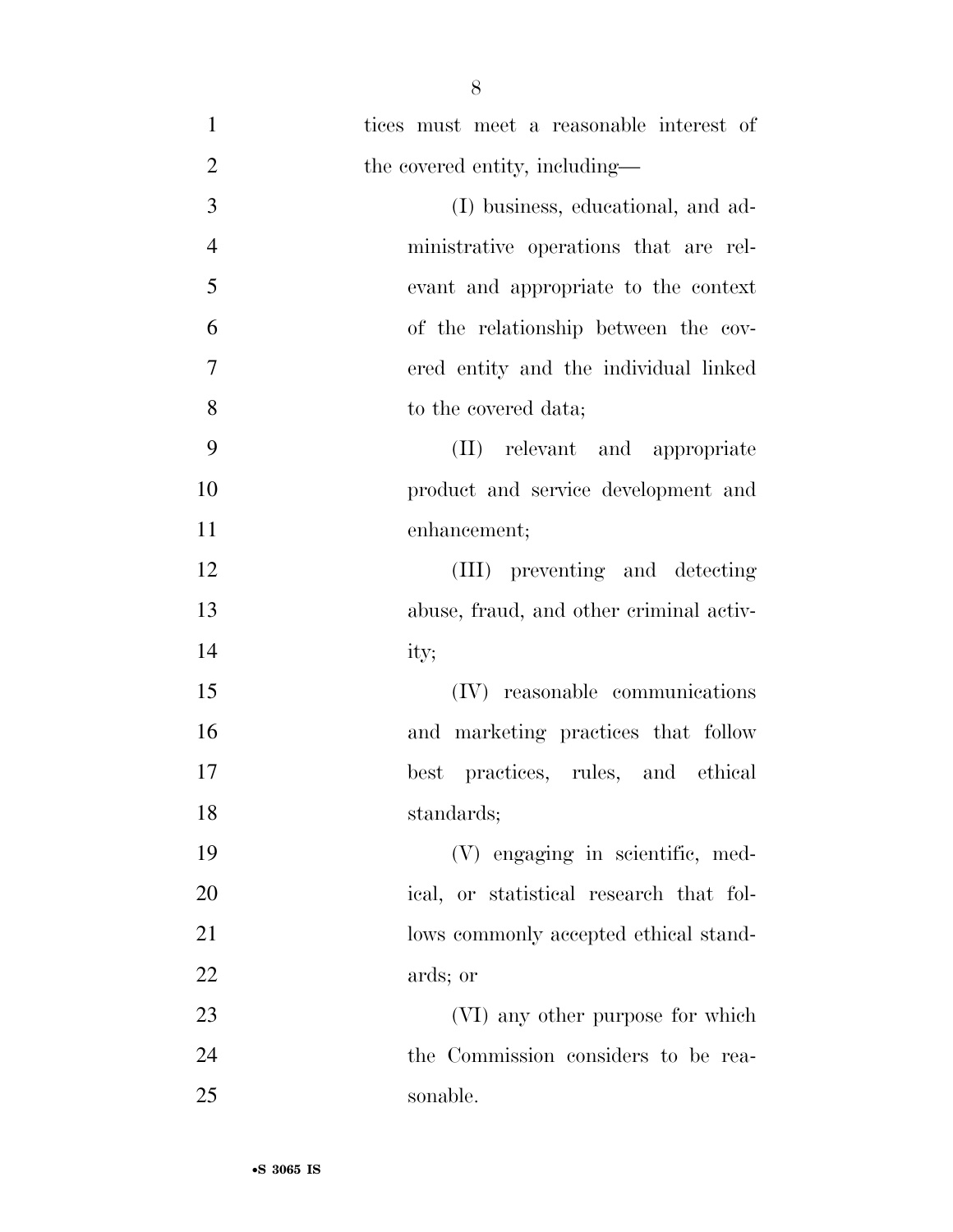| $\mathbf{1}$   | (ii) CONSIDERATIONS.—In promul-              |
|----------------|----------------------------------------------|
| $\overline{2}$ | gating regulations in accordance with this   |
| 3              | subparagraph, the Commission shall con-      |
| $\overline{4}$ | sider—                                       |
| 5              | (I) the role of impact assess-               |
| 6              | ments in determining the privacy risk        |
| $\overline{7}$ | for high-risk processing;                    |
| 8              | (II) the sensitivity of the covered          |
| 9              | data; and                                    |
| 10             | (III) the impact of such regula-             |
| 11             | tions on small business.                     |
| 12             | (B) EQUITABLE.-                              |
| 13             | (i) IN GENERAL.—Covered data col-            |
| 14             | lection, processing, storage, and disclosure |
| 15             | practices may not be for purposes that re-   |
| 16             | sult in discrimination against a protected   |
| 17             | characteristic, including—                   |
| 18             | (I) discriminatory targeted adver-           |
| 19             | tising practices;                            |
| 20             | (II) price, service, or employment           |
| 21             | opportunity discrimination; or               |
| 22             | (III) any other practice the Com-            |
| 23             | mission considers likely to result in        |
| 24             | discrimination against a protected           |
| 25             | characteristic.                              |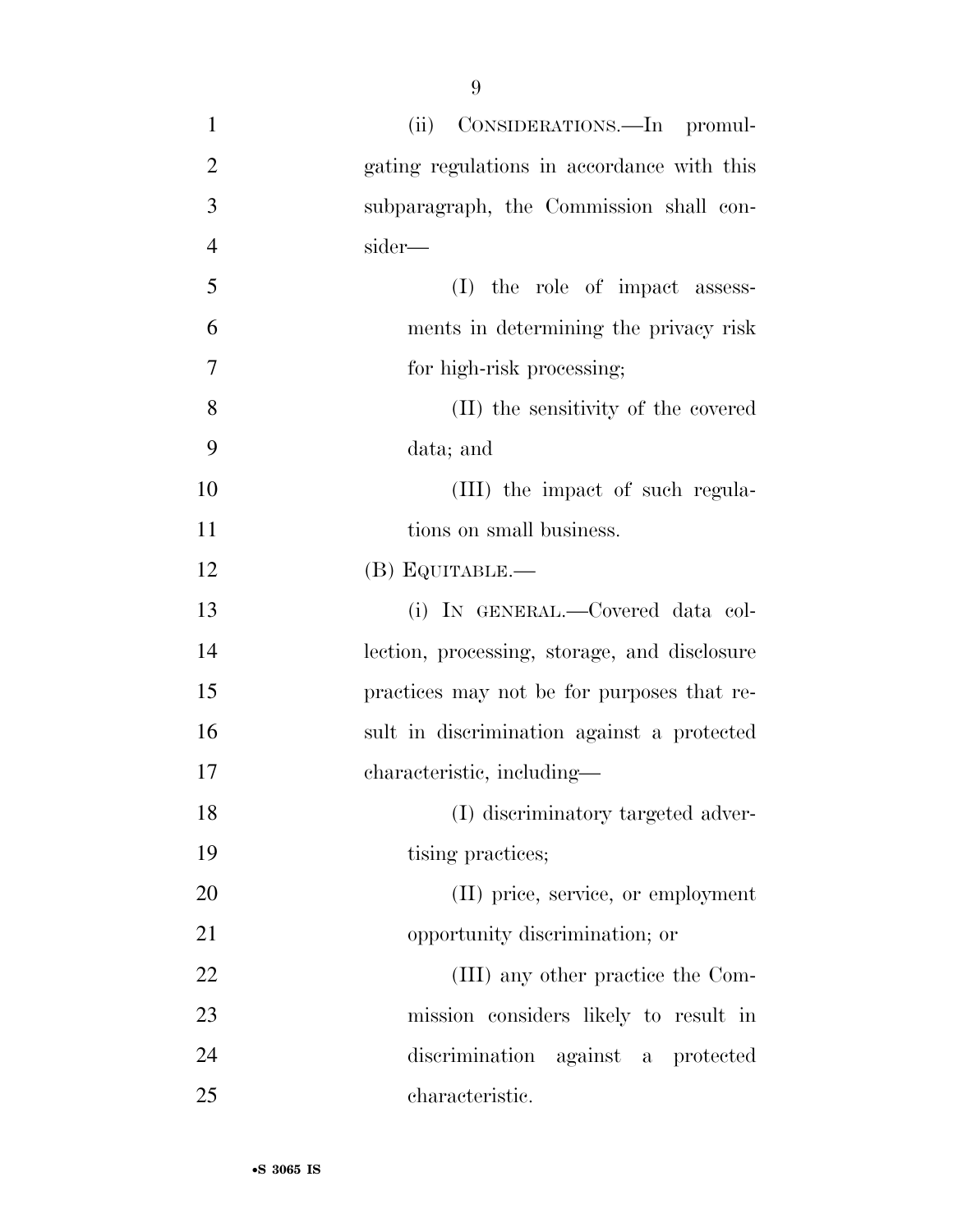- (ii) CONSIDERATIONS.—In promul- gating regulations in accordance with this subparagraph, the Commission shall con- sider— (I) established civil rights laws, common law, and existing relevant consent decrees; (II) the existing economic models and technology available in the digital 10 advertising system; (III) the role of algorithms and 12 impact assessments; and 13 (IV) the impact of such regula-14 tions on small businesses. (C) FORTHRIGHT.— (i) IN GENERAL.—Covered data col- lection, processing, storage, and disclosure practices may not be accomplished with means or for purposes that are deceptive, including— (I) the use of inconspicuous re- cording or tracking devices and meth- ods; (II) the disclosure of covered
- data that a reasonable individual be-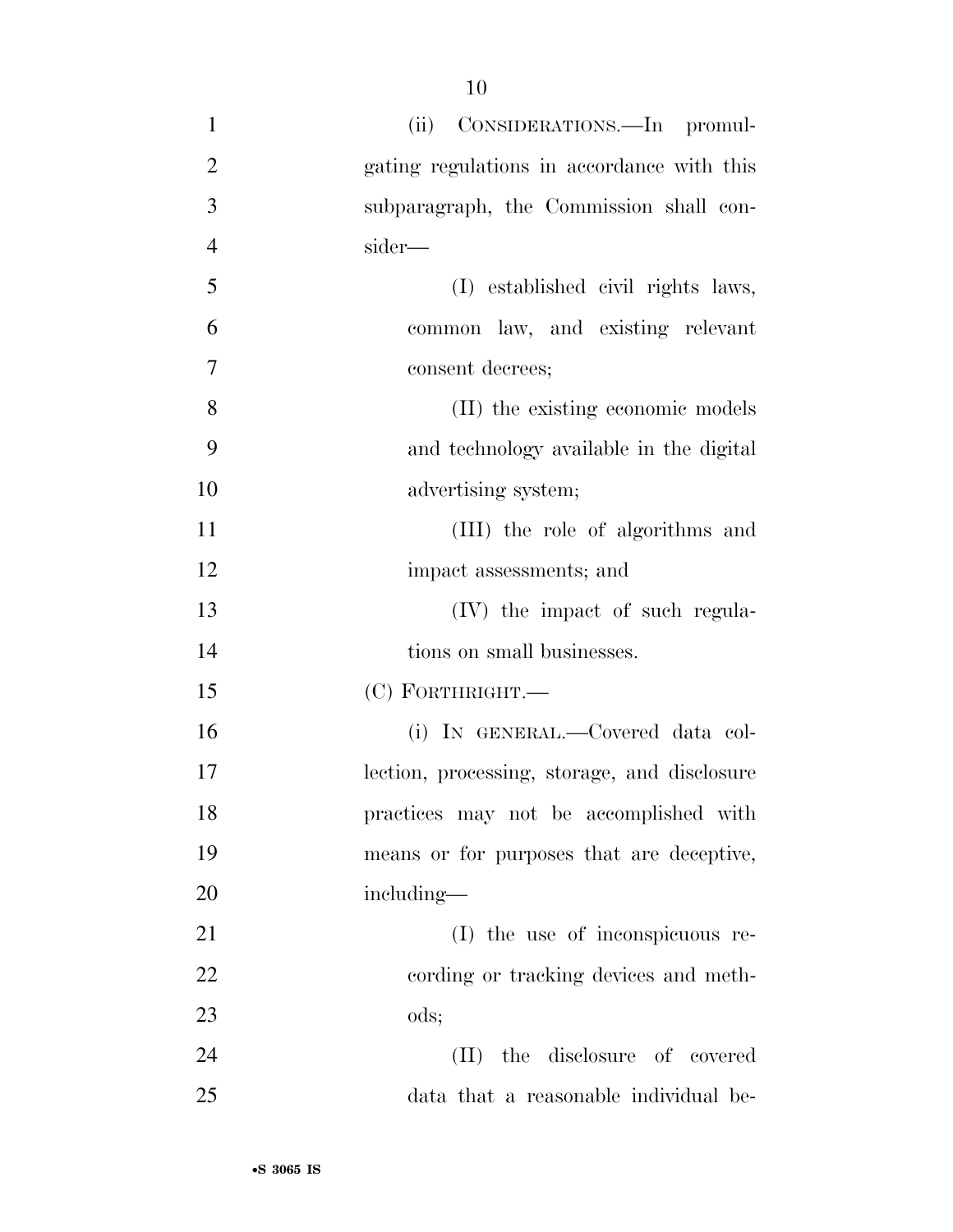| $\mathbf{1}$   | lieves to be the content of a private      |
|----------------|--------------------------------------------|
| $\overline{2}$ | communication with another party or        |
| 3              | parties;                                   |
| $\overline{4}$ | (III) notices, interfaces, or other        |
| 5              | representations likely to mislead con-     |
| 6              | sumers; or                                 |
| 7              | (IV) any other practice that the           |
| 8              | Commission considers likely to mis-        |
| 9              | lead individuals regarding the pur-        |
| 10             | poses for and means by which covered       |
| 11             | data is collected, processed, stored, or   |
| 12             | disclosed.                                 |
| 13             | (ii) CONSIDERATIONS.—In promul-            |
| 14             | gating regulations in accordance with this |
| 15             | subparagraph, the Commission shall con-    |
| 16             | sider—                                     |
| 17             | (I) existing relevant consent de-          |
| 18             | crees;                                     |
| 19             | (II) the reasonable expectations           |
| 20             | of consumers;                              |
| 21             | (III) research on deceptive prac-          |
| 22             | tices;                                     |
| 23             | (IV) the role of deceptive user            |
| 24             | interfaces; and                            |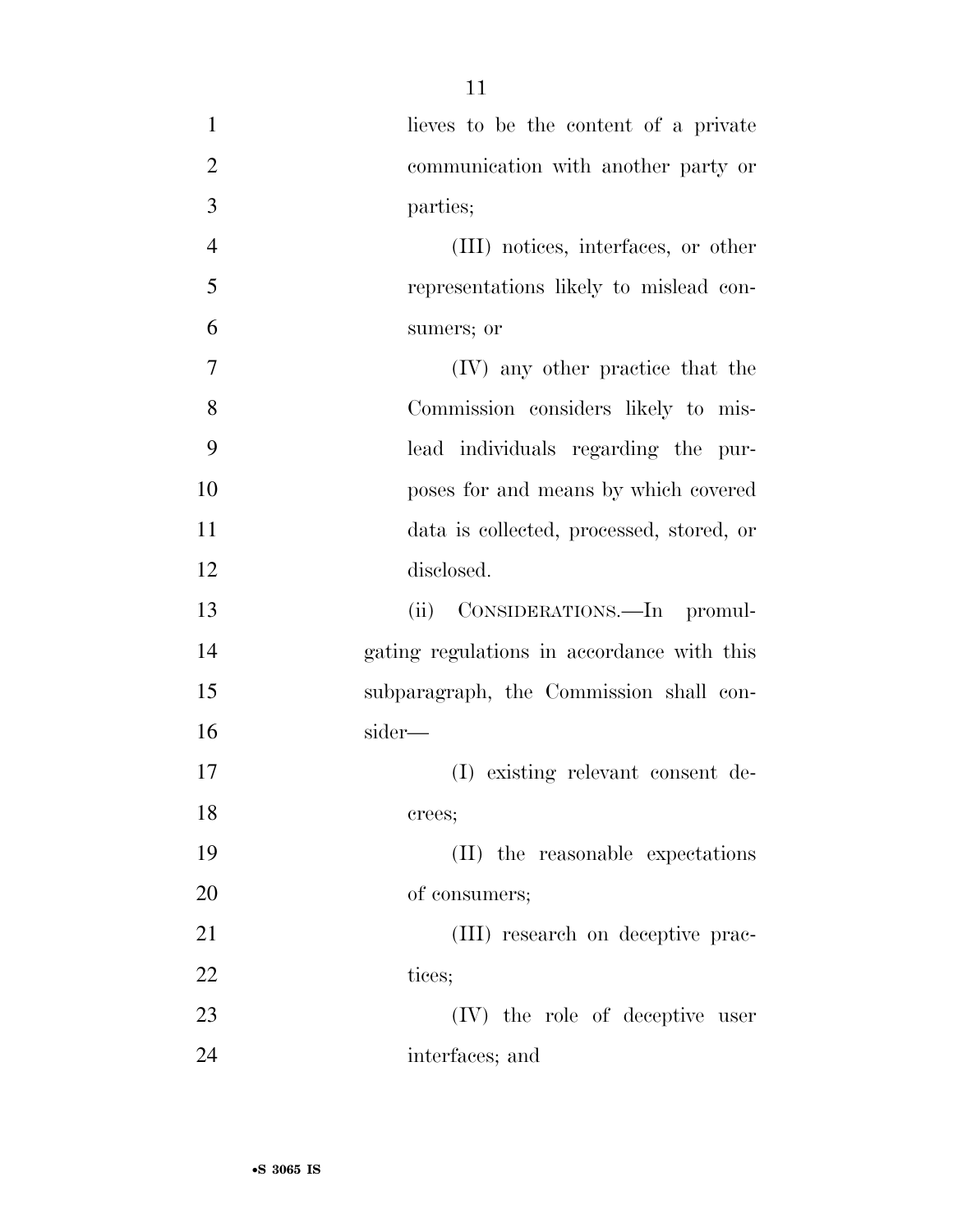| $\mathbf{1}$   | (V) the impact of such regula-                         |
|----------------|--------------------------------------------------------|
| $\overline{2}$ | tions on small businesses.                             |
| 3              | (2) REQUIREMENTS FOR OPT-OUT CONSENT.                  |
| 4              | Except as provided in subsection (b), require covered  |
| 5              | entities to provide individuals with conspicuous ac-   |
| 6              | cess to a method that is in easily understandable      |
| 7              | language, concise, accurate, clear, to opt-out of any  |
| 8              | collection, processing, storage, or disclosure of cov- |
| 9              | ered data linked to the individual.                    |
| 10             | (3) REQUIREMENTS FOR AFFIRMATIVE<br>CON-               |
| 11             | SENT.—Except as provided in subsection (b), require    |
| 12             | covered entities to provide individuals with a notice  |
| 13             | that is concise, in easily understandable language,    |
| 14             | accurate, clear, timely, and conspicuous to express    |
| 15             | affirmative, opt in consent—                           |
| 16             | (A) before the covered entity collects or              |
| 17             | discloses sensitive data linked to the individual;     |
| 18             | <b>or</b>                                              |
| 19             | (B) before the covered entity collects, proc-          |
| 20             | esses, stores, or discloses data for purposes          |
| 21             | which are outside the context of the relationship      |
| 22             | of the covered entity with the individual linked       |
| 23             | to the data, including—                                |
| 24             | (i) the use of covered data beyond                     |
| 25             | what is necessary to provide, improve, or              |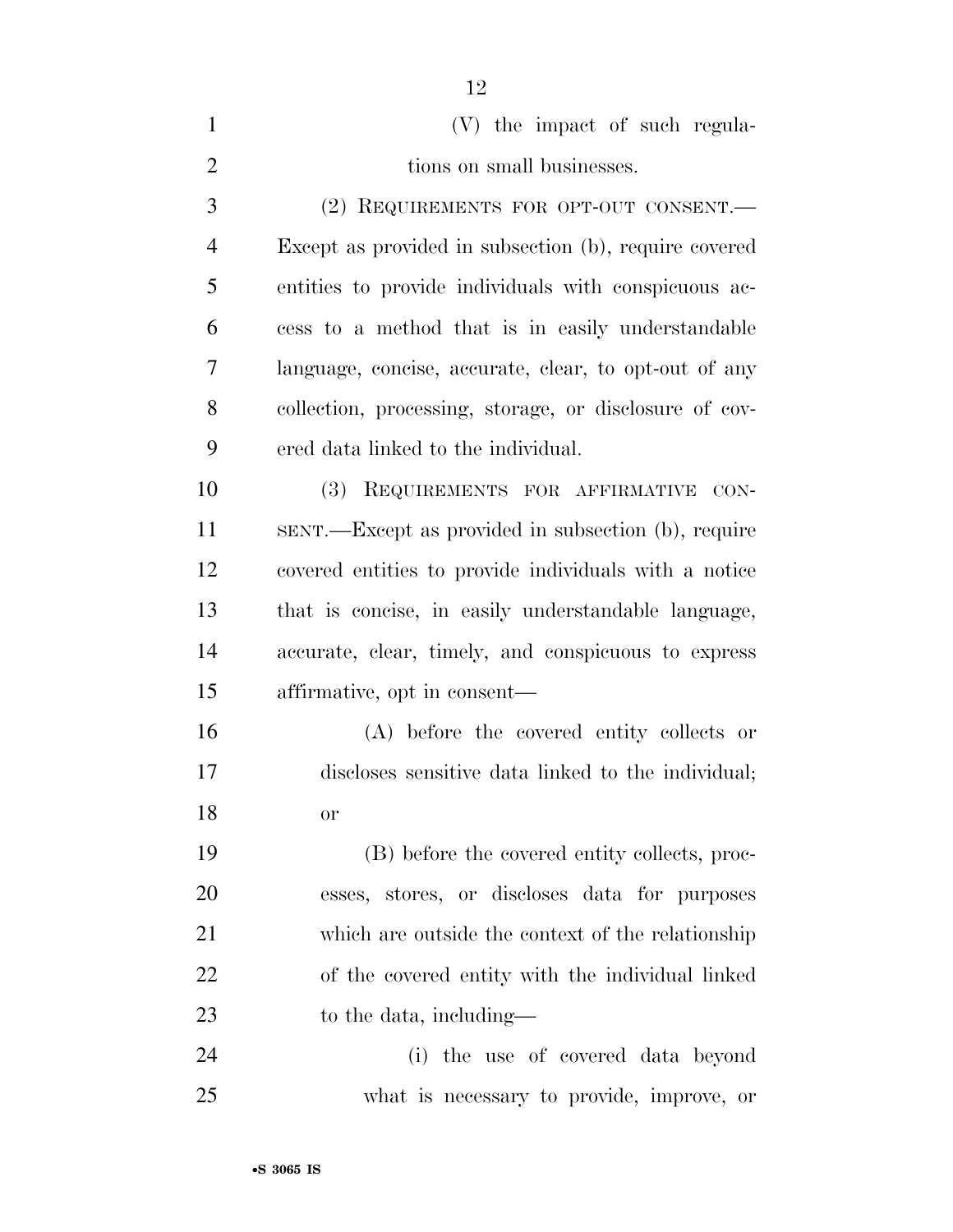| $\mathbf{1}$   | market a good or service that the indi-                    |
|----------------|------------------------------------------------------------|
| $\overline{2}$ | vidual requests;                                           |
| 3              | (ii) the processing or disclosure of                       |
| $\overline{4}$ | covered data differs in material ways from                 |
| 5              | the purposes described in the privacy pol-                 |
| 6              | icy that was in effect when the data was                   |
| $\tau$         | collected; and                                             |
| 8              | (iii) any other purpose that Commis-                       |
| 9              | sion considers outside of context.                         |
| 10             | (4) DATA MINIMIZATION REQUIREMENTS.-Ex-                    |
| 11             | cept as provided in subsection (b), require covered        |
| 12             | entities to-                                               |
| 13             | (A) take reasonable measures to limit the                  |
| 14             | collection, processing, storage, and disclosure of         |
| 15             | covered data to the amount that is necessary to            |
| 16             | carry out the purposes for which the data is col-          |
| 17             | lected; and                                                |
| 18             | (B) store covered data only as long as is                  |
| 19             | reasonably necessary to carry out the purposes             |
| 20             | for which the data was collected.                          |
| 21             | (b) EXEMPTIONS.—Subsection (a) shall not apply if          |
| 22             | the limitations on the collection, processing, storage, or |
| 23             | disclosure of covered data would—                          |
| 24             | $(1)$ inhibit detection or prevention of a security        |
| 25             | risk or incident;                                          |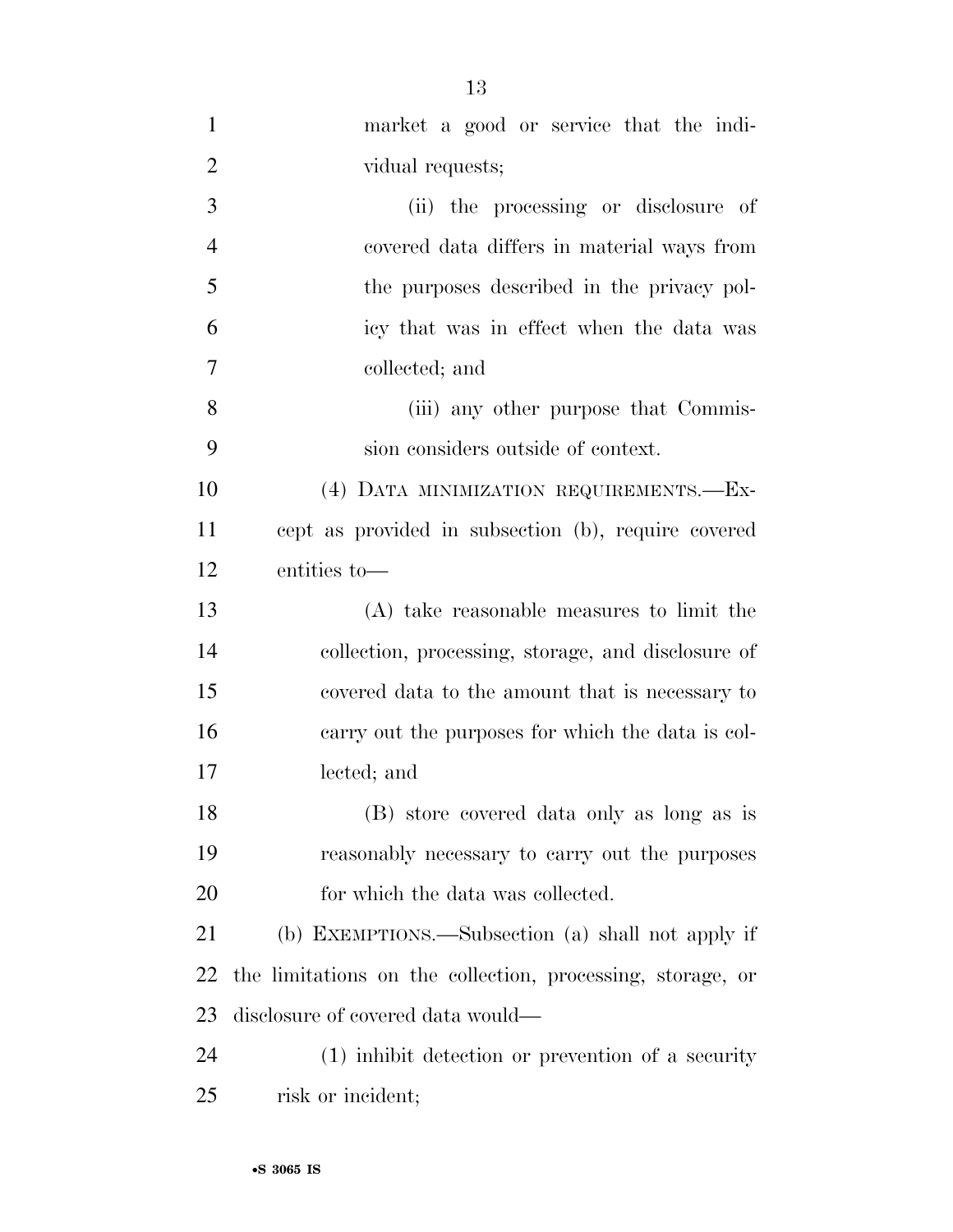(2) risk the health, safety, or property of the covered entity or individual; or

 (3) prevent compliance with an applicable law (including regulations) or legal process.

#### **SEC. 5. INDIVIDUAL CONTROL OVER DATA USE.**

 (a) REGULATIONS.—Not later than 1 year after the date of the enactment of this Act, the Commission shall promulgate regulations under section 553 of title 5, United States Code, to require covered entities to provide conspicuous, understandable, clear, and free of charge method to—

 (1) upon the request of an individual, provide the individual with access to, or an accurate rep- resentation of, covered data linked to with the indi- vidual or the individual's device stored by the cov-ered entity;

 (2) upon the request of an individual, provide the individual with a means to dispute and resolve the accuracy or completeness of the covered data linked to the individual or the individual's device 21 stored by the entity;

 (3) upon the request of an individual, delete any covered data that the covered entity stores linked to the individual or the individual's device; and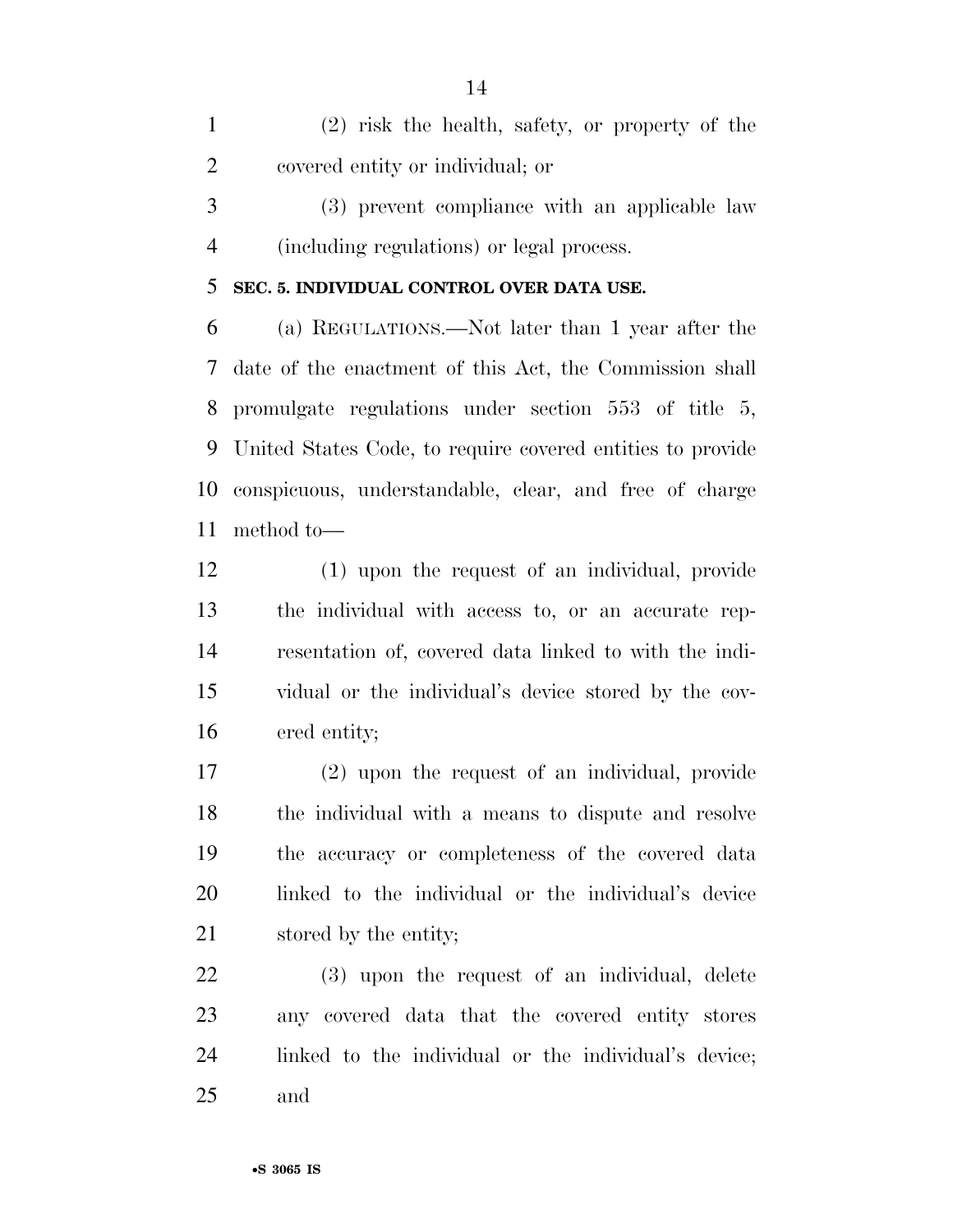(4) when technically feasible, upon the request of an individual, allow the individual to transmit or transfer covered data linked to the individual or the individual's device that is maintained by the entity to the individual in a format that is standardized and interoperable.

 (b) PSEUDONYMOUS DATA.—If the covered data that an individual has requested processed under subsection (a) is pseudonymous data, a covered entity may decline the request if processing the request is not technically feasible.

 (c) TIMELINESS OF REQUESTS.—In fulfilling any re- quests made by the individual under subsection (a) the covered entity shall act in as timely a manner as is reason-ably possible.

 (d) ACCESS TO SAME SERVICE.—A covered entity shall not discriminate against an individual because of any action the individual took under their rights described in subsection (a), including—

 (1) denying goods or services to the individual; (2) charging, or advertising, different prices or rates for goods or services; or

 (3) providing different quality of goods or serv-ices.

 (e) CONSIDERATION.—The Commission shall allow a covered entity, by contract, to provide relevant obligations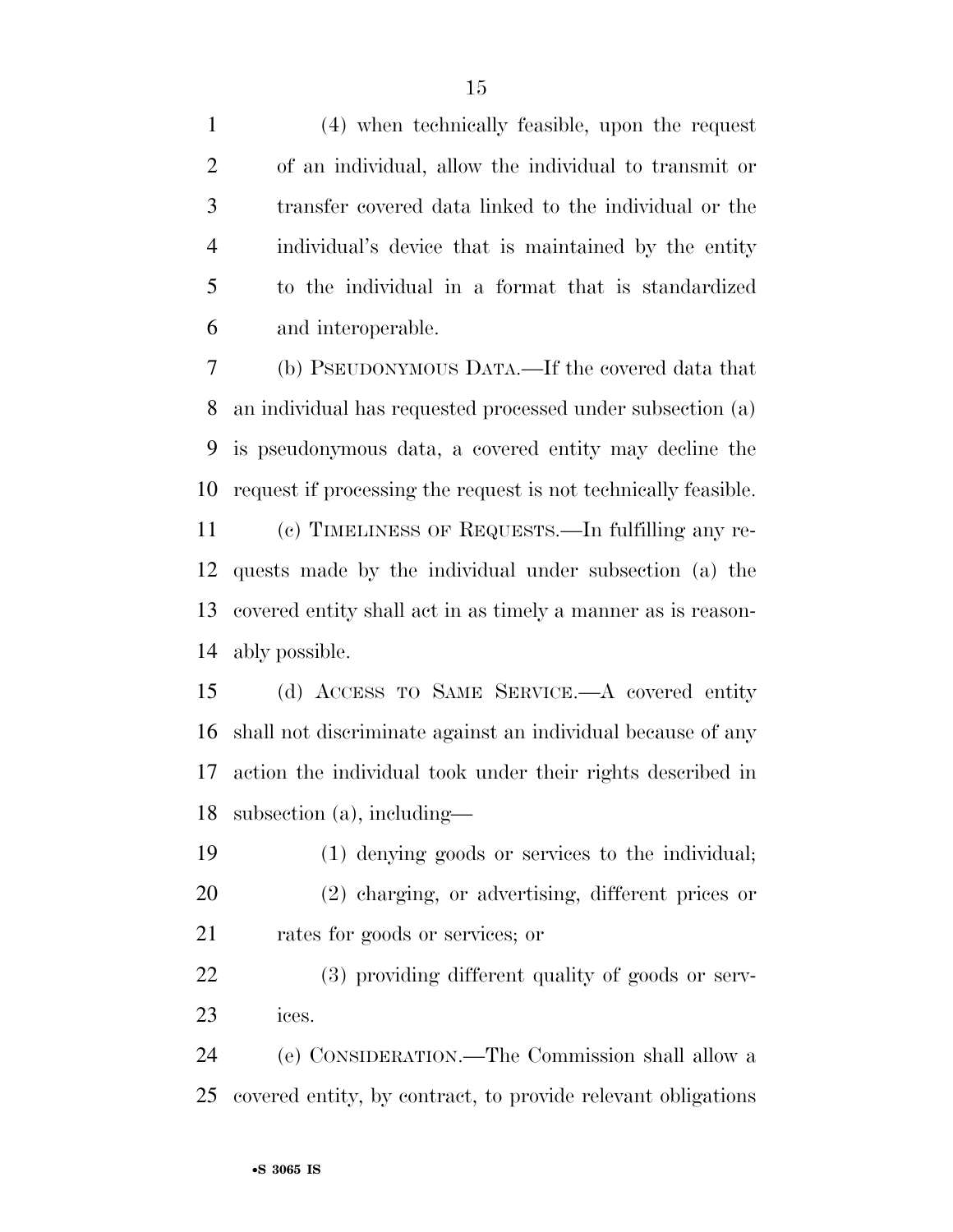to the individual under subsection (a) on behalf of a third party service provider that collects, processes, stores, or discloses covered data only on behalf of the covered entity.

#### **SEC. 6. INFORMATION SECURITY STANDARDS.**

## (a) REQUIRED DATA SECURITY PRACTICES.—

 (1) REGULATIONS.—Not later than 1 year after the date of enactment of this Act, the Commission shall promulgate regulations under section 553 of title 5, United States Code, to require covered enti- ties to establish and implement policies and proce- dures regarding information security practices for the treatment and protection of covered data taking into consideration—

 (A) the level of identifiability of the cov-ered data and the associated privacy risk;

 (B) the sensitivity of the covered data col- lected, processed, and stored and the associated privacy risk;

 (C) the currently available and widely ac- cepted technological, administrative, and phys- ical means to protect covered data under the 22 control of the covered entity;

 (D) the cost associated with implementing, maintaining, and regularly reviewing the safe-guards; and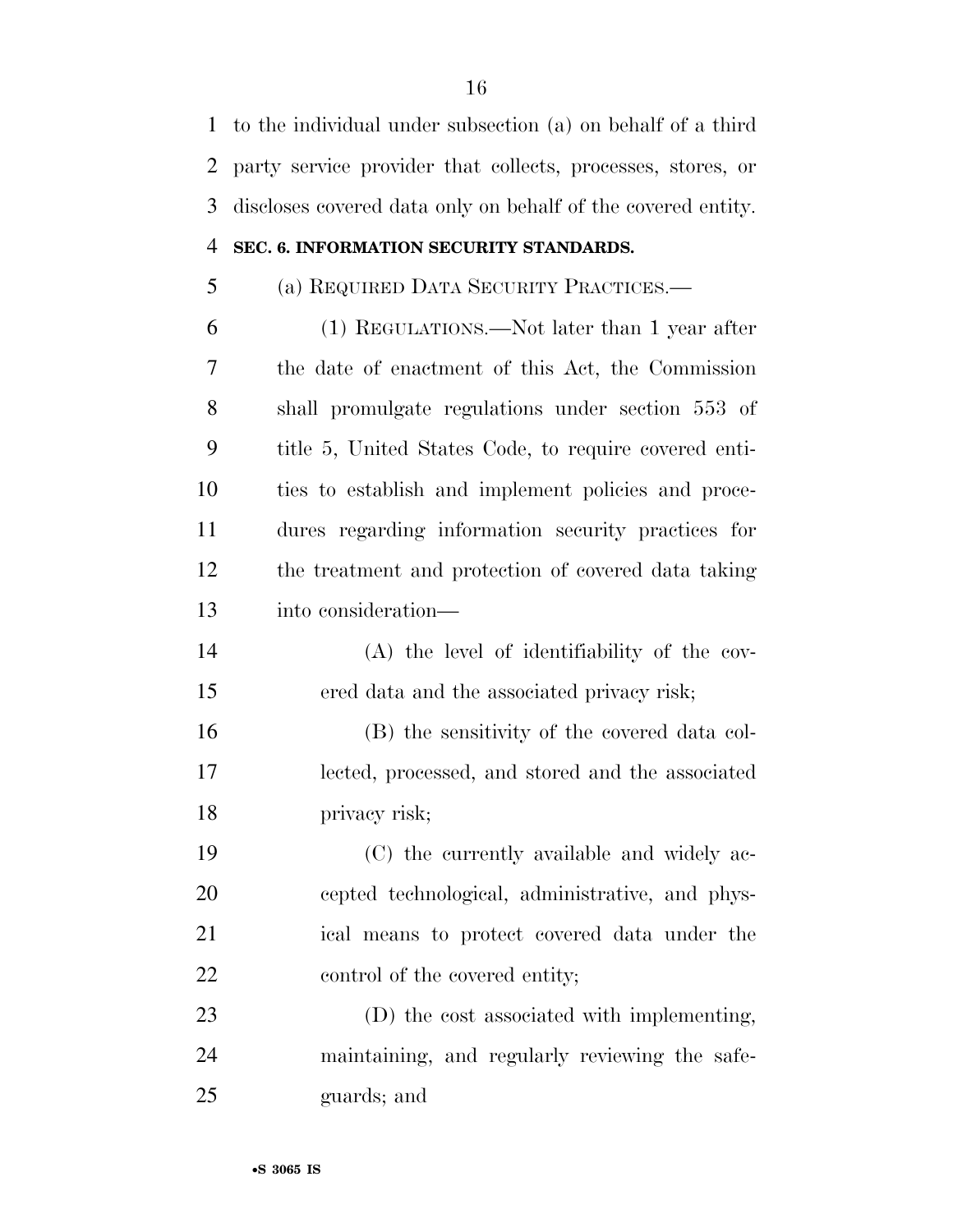| $\mathbf{1}$   | (E) the impact of these requirements on              |
|----------------|------------------------------------------------------|
| $\overline{2}$ | small- and medium-sized businesses.                  |
| 3              | (2) LIMITATIONS.—In promulgating the regula-         |
| $\overline{4}$ | tions required under this section, the Commission    |
| 5              | shall consider a covered entity who is in compliance |
| 6              | with existing information security laws that the     |
| 7              | Commission determines are sufficiently rigorous to   |
| 8              | be in compliance with this section with respect to   |
| 9              | particular types of covered data to the extent those |
| 10             | types of covered data are covered by such law, in-   |
| 11             | cluding the following:                               |
| 12             | (A) Title V of the Gramm-Leach-Bliley Act            |
| 13             | $(15 \text{ U.S.C. } 6801 \text{ et seq.}).$         |
| 14             | (B) The Health Information Technology                |
| 15             | for Economic and Clinical Health Act (42)            |
| 16             | U.S.C. 17931).                                       |
| 17             | (C) The Health Insurance Portability and             |
| 18             | Accountability Act of 1996 Security Rule (45         |
| 19             | CFR 160.103 and part 164).                           |
| 20             | (D) Any other existing law requiring a cov-          |
| 21             | ered entity to implement and maintain informa-       |
| 22             | tion security practices and procedures that the      |
| 23             | Commission determines to be sufficiently rig-        |
| 24             | orous.                                               |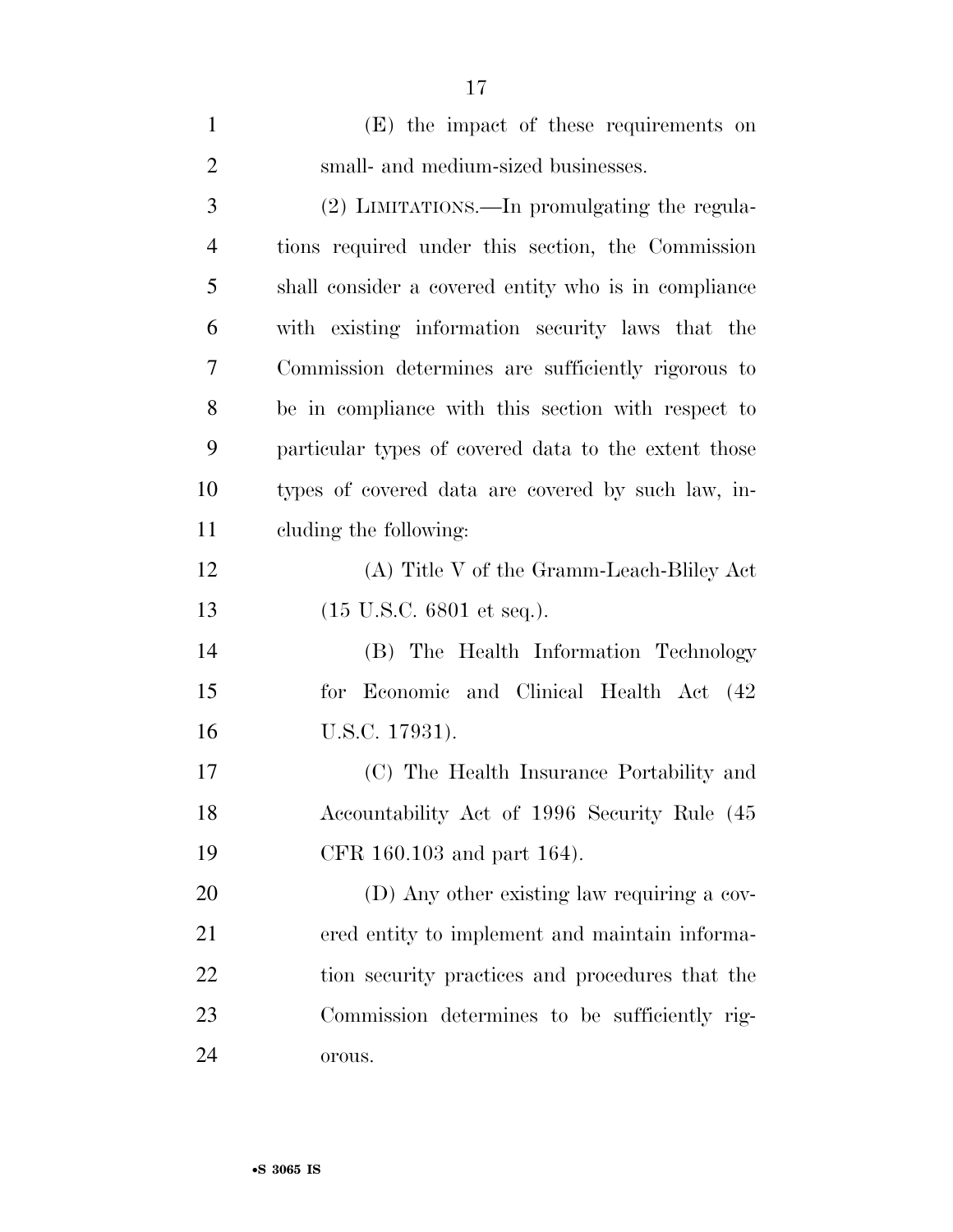#### **SEC. 7. PRIVACY PROTECTION OFFICERS.**

 (a) APPOINTMENT OF A PRIVACY PROTECTION OFFI- CER.—Each covered entity with annual revenue in excess of \$50,000,000 the prior year shall designate at least 1 appropriately qualified employee as a privacy protection officer who shall—

 (1) educate employees about compliance re-quirements;

 (2) train employees involved in data processing; (3) conduct regular, comprehensive audits to ensure compliance and make records of the audits available to enforcement authorities upon request;

 (4) maintain updated, clear, and understand- able records of all data security practices undertaken by the covered entity;

 (5) serve as the point of contact between the covered entity and enforcement authorities; and

 (6) advocate for policies and practices within the covered entity that promote individual privacy.

 (b) PROTECTIONS.—The privacy protection officer shall not be dismissed or otherwise penalized by the cov- ered entity for performing any of the tasks assigned to the person under this section.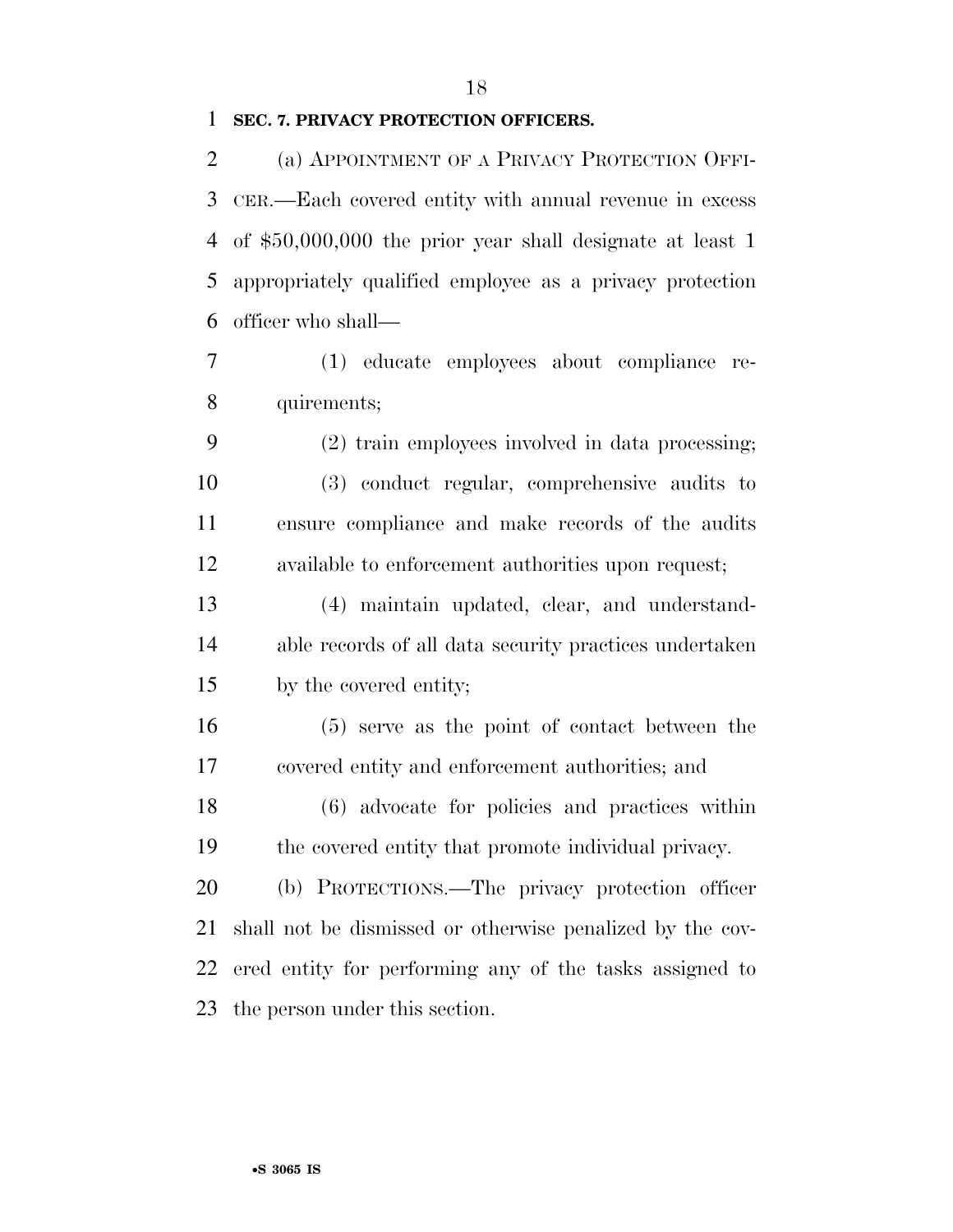(a) NATIONAL SCIENCE FOUNDATION SUPPORT OF RESEARCH ON PRIVACY ENHANCING TECHNOLOGY.—The Director of the National Science Foundation, in consulta- tion with other relevant Federal agencies (as determined by the Director), shall support merit-reviewed and com- petitively awarded research on privacy enhancing tech-nologies, which may include—

 (1) fundamental research on technologies for de-identification, pseudonymization, anonymization, or obfuscation of covered data in data sets while maintaining fairness, accuracy, and efficiency;

 (2) fundamental research on algorithms and other similar mathematical tools used to protect in- dividual privacy when collecting, storing, sharing, or aggregating data;

 (3) fundamental research on technologies that promote data minimization principles in data collec-tion, sharing, and analytics; and

 (4) research awards on privacy enhancing tech- nologies coordinated with other relevant Federal agencies and programs.

 (b) INTEGRATION INTO THE COMPUTER AND NET- WORK SECURITY PROGRAM.—Subparagraph (D) of sec-tion 4(a)(1) of the Cyber Security Research and Develop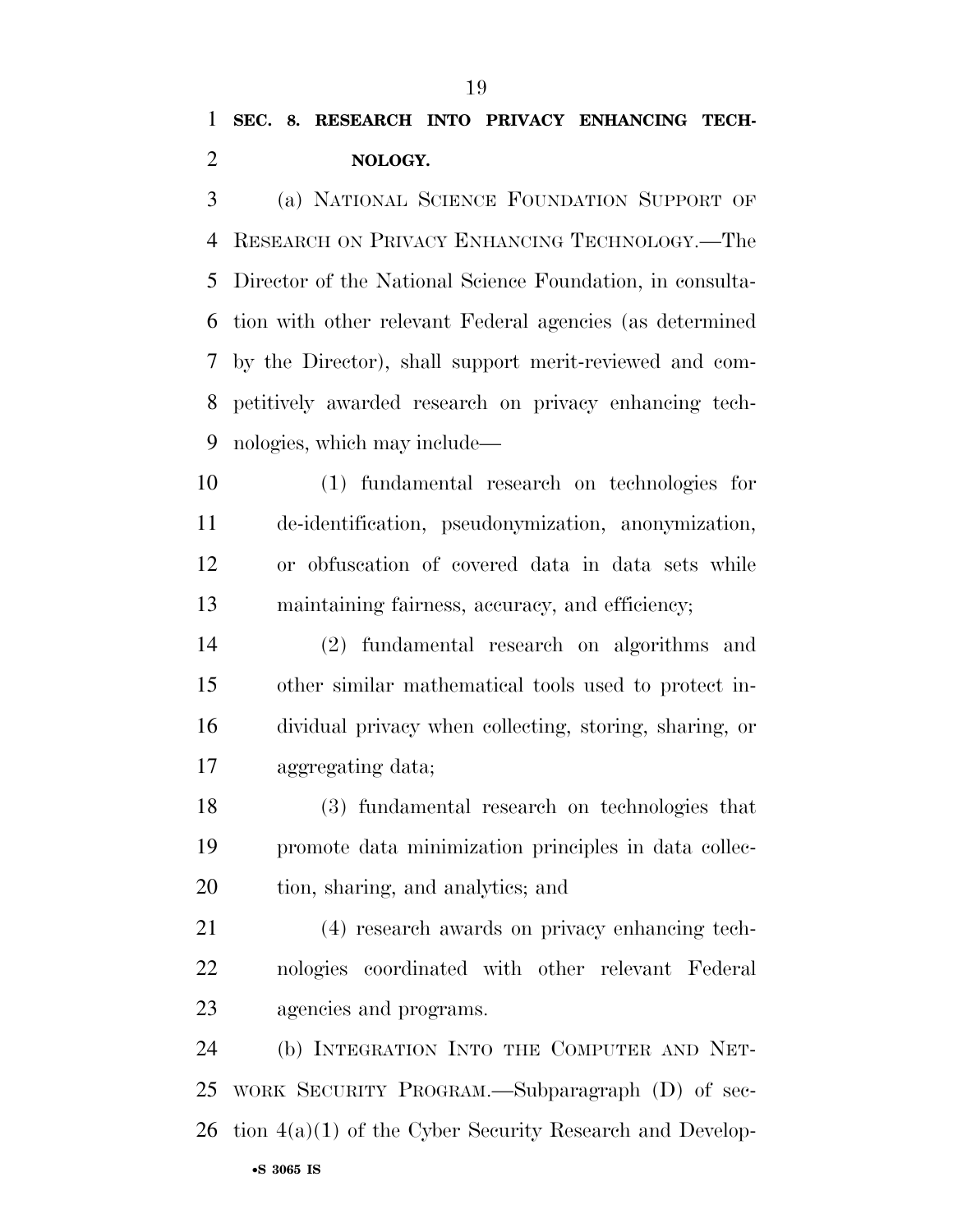1 ment Act  $(15 \text{ U.S.C. } 7403(a)(1)(D))$  is amended to read as follows:

 ''(D) privacy enhancing technologies and confidentiality;''.

 (c) COORDINATION WITH THE NATIONAL INSTITUTE OF STANDARDS AND TECHNOLOGY AND OTHER STAKE-HOLDERS.—

 (1) IN GENERAL.—The Director of the Office of Science and Technology Policy, acting through the Networking and Information Technology Research and Development Program, shall coordinate with the Director of the National Science Foundation, the Di- rector of the National Institute of Standards and Technology, and the Commission to accelerate the development and use of privacy enhancing tech-nologies.

 (2) OUTREACH.—The Director of the National Institute of Standards and Technology shall conduct outreach to—

 (A) receive input from private, public, and academic stakeholders, including the National Institutes of Health and the Centers for Dis- ease Control and Prevention, for the purpose of facilitating public health research, on the devel-opment of privacy enhancing technologies; and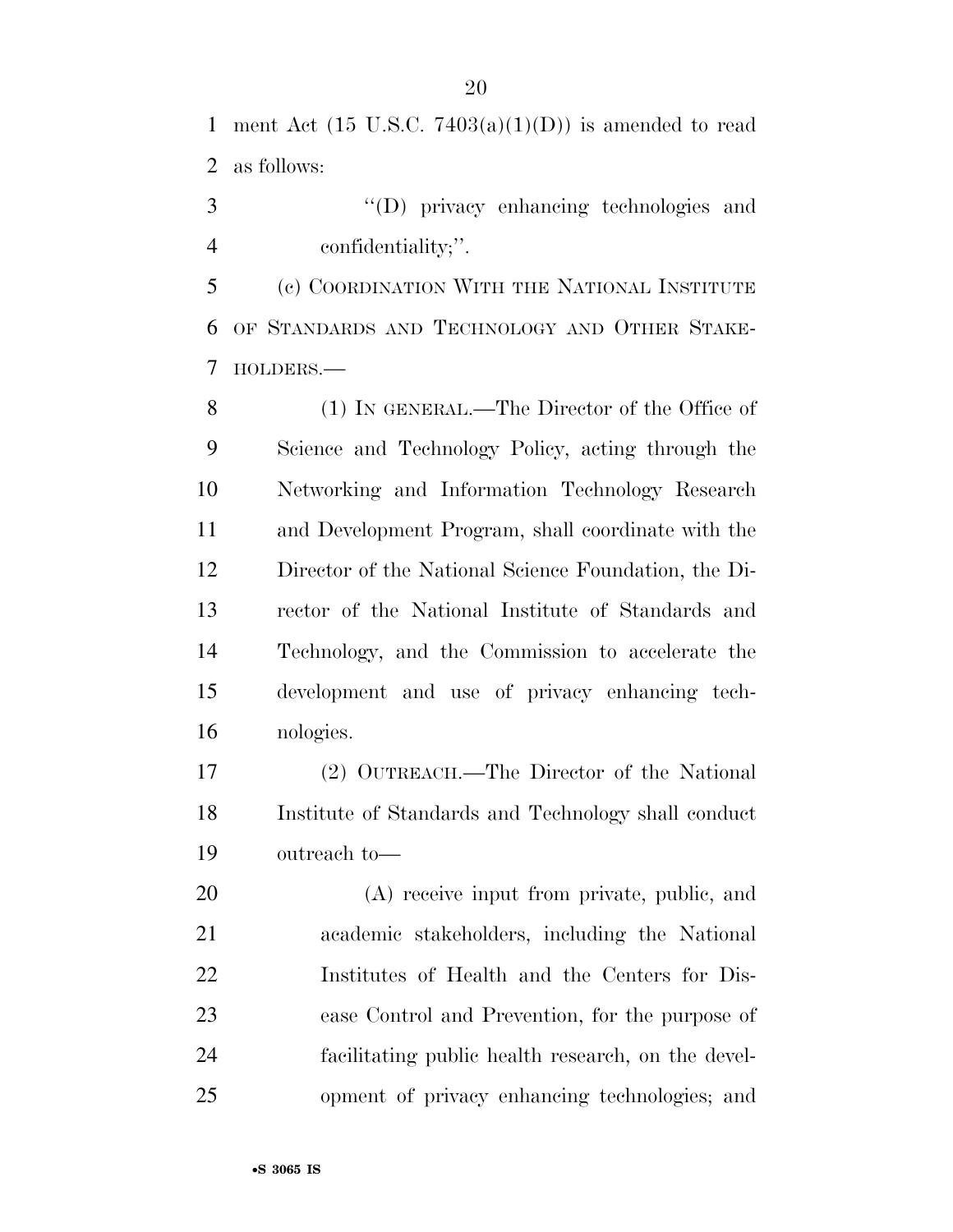(B) develop ongoing public and private sec- tor engagement to create and disseminate vol- untary, consensus-based resources to increase the integration of privacy enhancing tech- nologies in data collection, sharing, and ana-lytics by the public and private sectors.

 (d) REPORT ON RESEARCH AND STANDARDS DEVEL- OPMENT.—Not later than 2 years after the date of enact- ment of this Act, the Director of the Office of Science and Technology Policy, acting through the Networking and In- formation Technology Research and Development Pro- gram, shall, in coordination with the Director of the Na- tional Science Foundation and the Director of the Na- tional Institute of Standards and Technology, submit to the Committee on Commerce, Science, and Transportation of the Senate, the Subcommittee on Commerce, Justice, Science, and Related Agencies of the Committee on Appro- priations of the Senate, the Committee on Science, Space, and Technology of the House of Representatives, and the Subcommittee on Commerce, Justice, Science, and Re- lated Agencies of the Committee on Appropriations of the House of Representatives, a report containing—

 (1) the progress of research on privacy enhanc-ing technologies;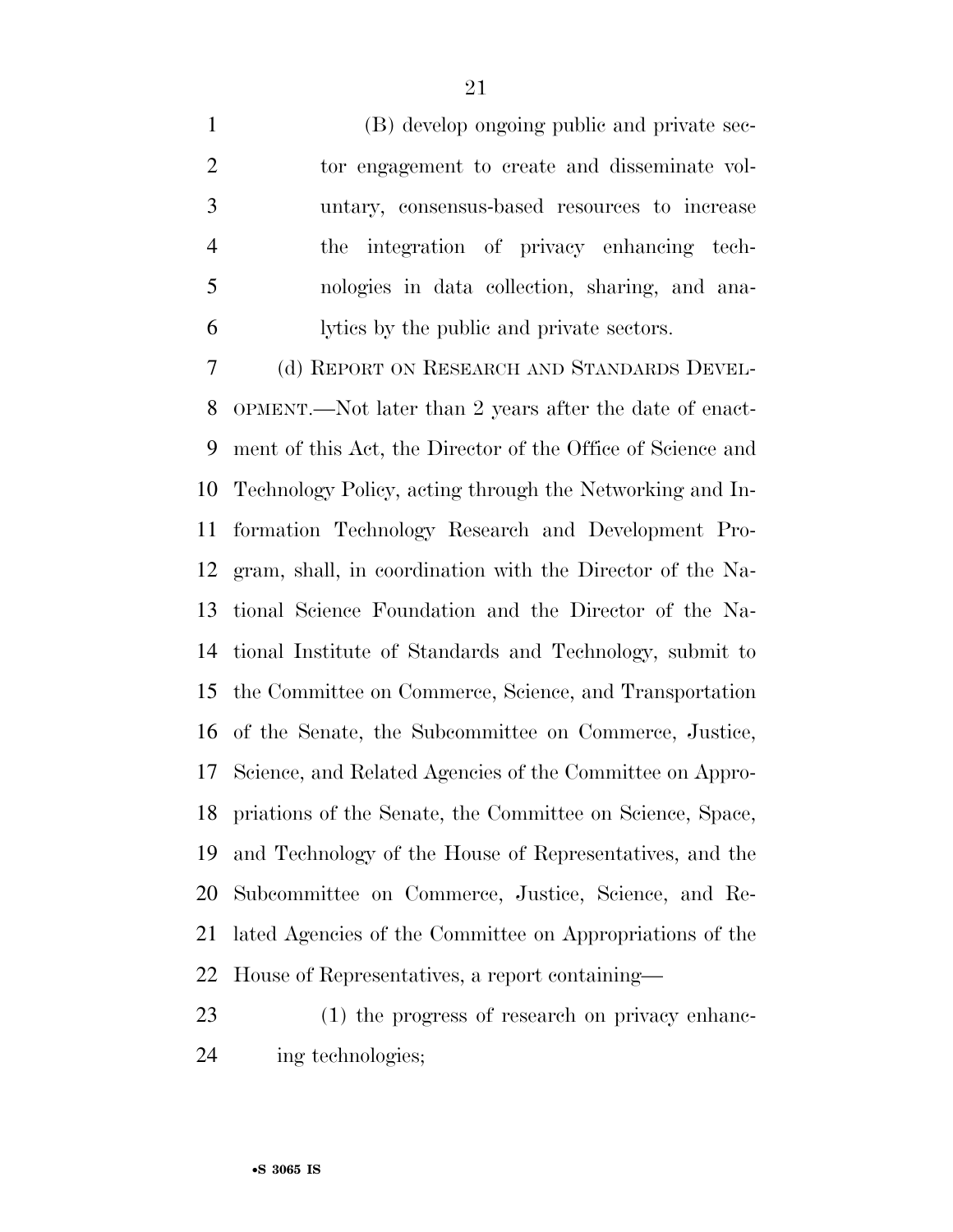(2) the progress of the development of vol- untary resources described under subsection 3 (e)(2)(B); and (3) any policy recommendations of the Direc-tors that could facilitate and improve communication

 and coordination between the private sector, the Na- tional Science Foundation, and relevant Federal agencies through the implementation of privacy en-hancing technologies.

#### **SEC. 9. ENFORCEMENT.**

11 (a) ENFORCEMENT BY THE COMMISSION.—

12 (1) IN GENERAL.—This Act and the regulations prescribed under this Act, other than the provisions of and amendments made by section 8, shall be en- forced by the Commission under the Federal Trade Commission Act (15 U.S.C. 41 et seq.).

 (2) UNFAIR OR DECEPTIVE ACTS OR PRAC- TICES.—A violation of this Act or a regulation pre- scribed under this Act shall be treated as a violation of a rule defining an unfair or deceptive act or prac-21 tice prescribed under section  $18(a)(1)(B)$  of the Fed- eral Trade Commission Act (15 U.S.C.  $57a(a)(1)(B)$ .

 (3) ACTIONS BY THE COMMISSION.—Subject to paragraph (4), the Commission shall prevent any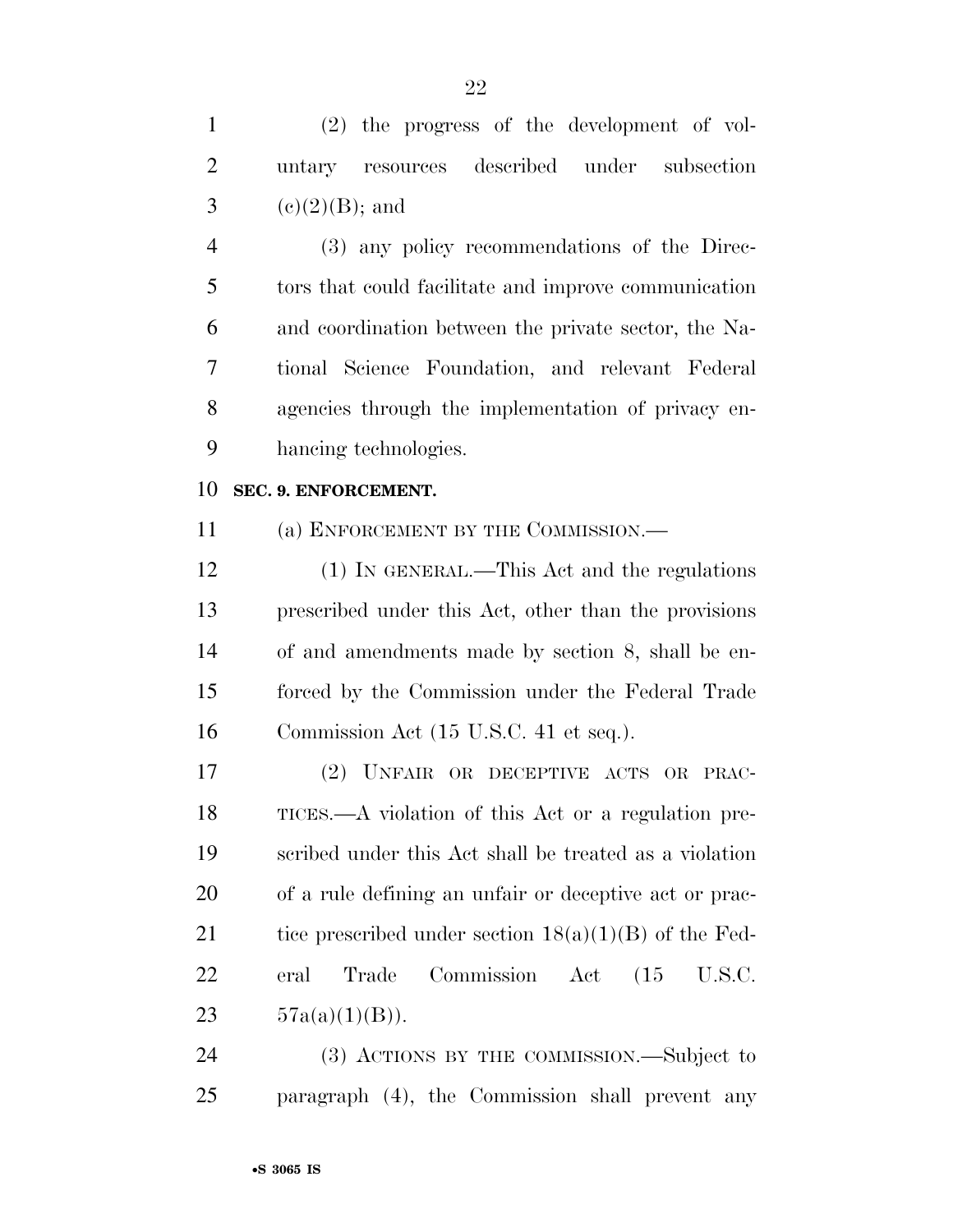| $\mathbf{1}$   | person from violating this Act or a regulation pre-                      |
|----------------|--------------------------------------------------------------------------|
| $\mathfrak{2}$ | scribed under this Act in the same manner, by the                        |
| 3              | same means, and with the same jurisdiction, powers,                      |
| $\overline{4}$ | and duties as though all applicable terms and provi-                     |
| 5              | sions of the Federal Trade Commission Act (15                            |
| 6              | U.S.C. 41 et seq.) were incorporated into and made                       |
| 7              | a part of this Act, and any person who violates this                     |
| $8\phantom{1}$ | Act or such regulation shall be subject to the pen-                      |
| 9              | alties and entitled to the privileges and immunities                     |
| 10             | provided in the Federal Trade Commission Act (15)                        |
| 11             | U.S.C. $41$ et seq.).                                                    |
| 12             | (4) COMMON CARRIERS.—Notwithstanding sec-                                |
| 13             | tion 4, $5(a)(2)$ , or 6 of the Federal Trade Commis-                    |
| 14             | sion Act $(15 \text{ U.S.C. } 44, 45(a)(2), \text{ and } 46)$ or any ju- |
| 15             | risdictional limitation of the Commission, the Com-                      |
| 16             | mission shall also enforce this Act, in the same man-                    |
| 17             | ner provided in paragraphs $(1)$ , $(2)$ , and $(3)$ with re-            |
| 18             | spect to common carriers subject to the Communica-                       |
| 19             | tions Act of 1934 (47 U.S.C. 151 et seq.) and Acts                       |
| 20             | amendatory thereof and supplementary thereto.                            |
| 21             | (b) ENFORCEMENT BY STATE ATTORNEYS GEN-                                  |
| 22             | ERAL.                                                                    |
| 23             | $(1)$ In GENERAL.—                                                       |
|                |                                                                          |

 (A) CIVIL ACTIONS.—In any case in which the attorney general of a State has reason to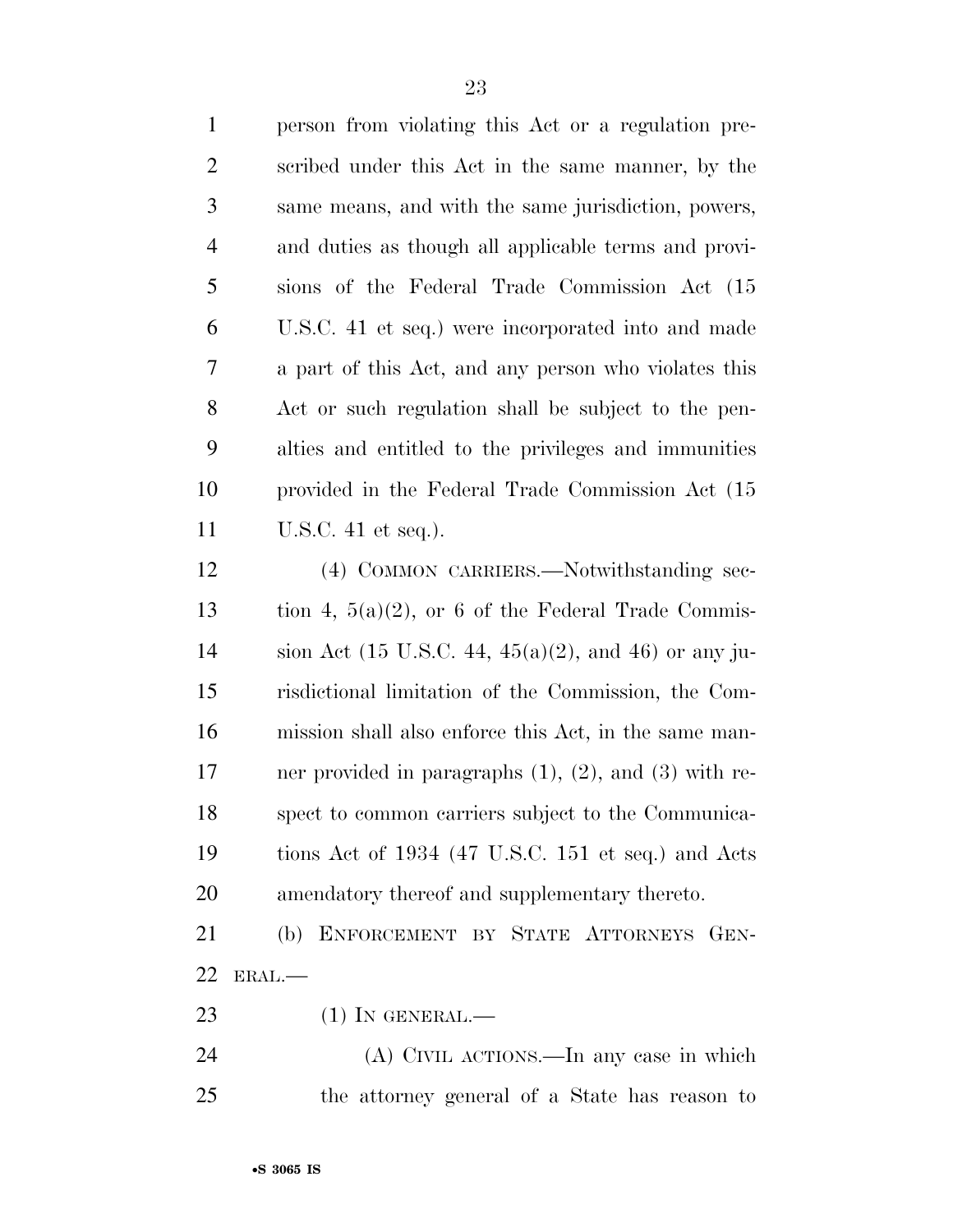| $\mathbf{1}$   | believe that an interest of the residents of that |
|----------------|---------------------------------------------------|
| $\overline{2}$ | State has been or is threatened or adversely af-  |
| 3              | fected by the engagement of any person in a       |
| $\overline{4}$ | practice that violates this Act or a regulation   |
| 5              | prescribed under this Act, the State, as parents  |
| 6              | patriae, may bring a civil action on behalf of    |
| 7              | the residents of the State in a district court of |
| 8              | the United States of appropriate jurisdiction     |
| 9              | $to-$                                             |
| 10             | (i) enjoin that practice;                         |
| 11             | (ii) enforce compliance with this Act             |
| 12             | or such regulation;                               |
| 13             | (iii) obtain damages, restitution, or             |
| 14             | other compensation on behalf of residents         |
| 15             | of the State;                                     |
| 16             | (iv) impose a civil penalty in an                 |
| 17             | amount that is not greater than the prod-         |
| 18             | uct of the number of individuals whose in-        |
| 19             | formation was affected by a violation and         |
| 20             | $$40,000;$ or                                     |
| 21             | (v) obtain such other relief as the               |
| 22             | court may consider to be appropriate.             |
| 23             | (B) ADJUSTMENT FOR INFLATION.--Be-                |
| 24             | ginning on the date that the Consumer Price       |
| 25             | Index is first published by the Bureau of Labor   |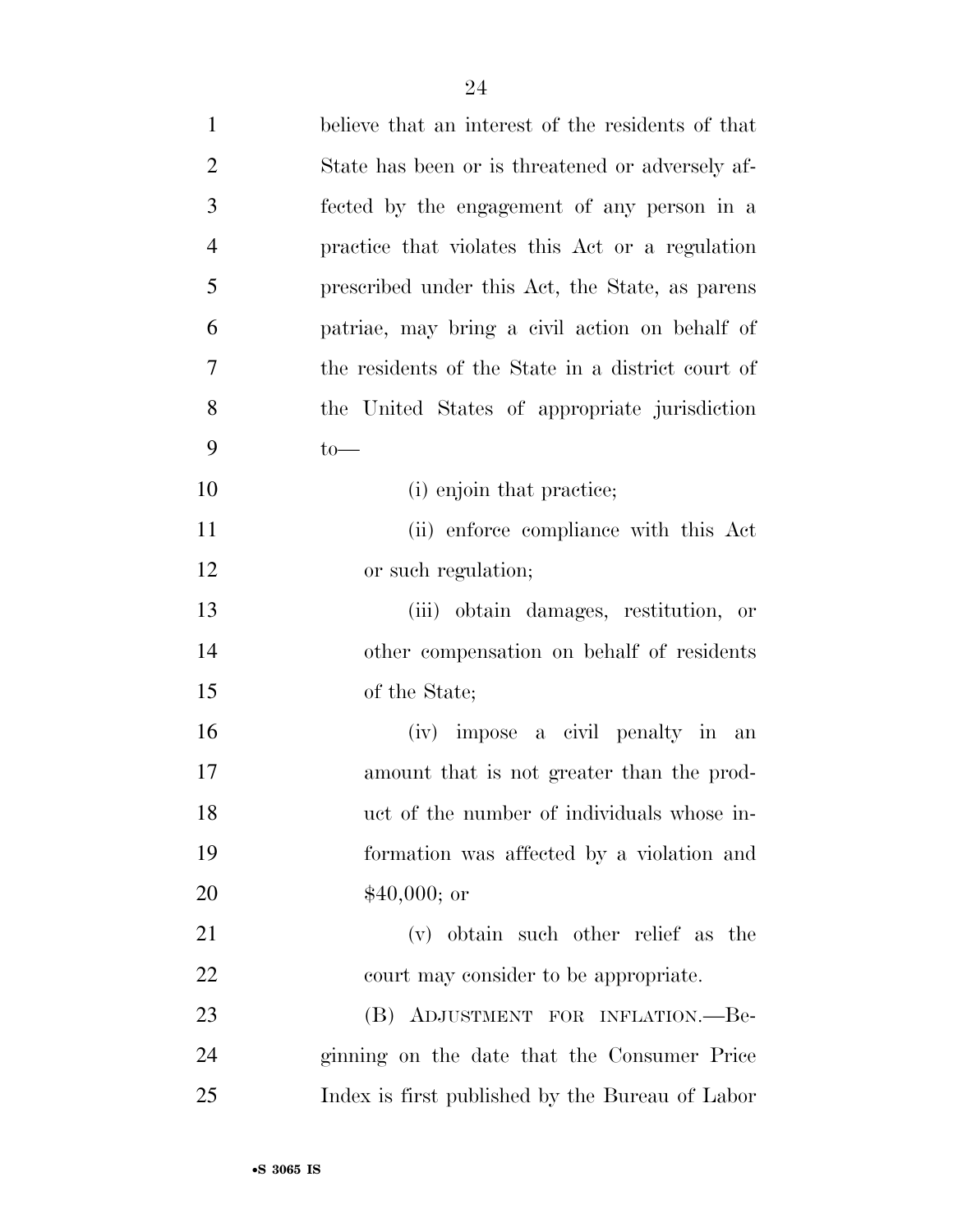| $\mathbf{1}$   | Statistics that is after 1 year after the date of |
|----------------|---------------------------------------------------|
| $\overline{2}$ | enactment of this Act, and each year thereafter,  |
| 3              | the amounts specified in subparagraph $(A)(iv)$   |
| $\overline{4}$ | shall be increased by the percentage increase in  |
| 5              | the Consumer Price Index published on that        |
| 6              | date from the Consumer Price Index published      |
| 7              | the previous year.                                |
| 8              | $(C)$ NOTICE.—                                    |
| 9              | (i) IN GENERAL.—Before filing an ac-              |
| 10             | tion under subparagraph (A), the attorney         |
| 11             | general of the State involved shall provide       |
| 12             | to the Commission—                                |
| 13             | (I) written notice of that action;                |
| 14             | and                                               |
| 15             | $(II)$ a copy of the complaint for                |
| 16             | that action.                                      |
| 17             | (ii) EXEMPTION.-                                  |
| 18             | (I) IN GENERAL.—Clause (i)                        |
| 19             | shall not apply with respect to the fil-          |
| 20             | ing of an action by an attorney gen-              |
| 21             | eral of a State under this paragraph              |
| 22             | if the attorney general determines                |
| 23             | that it is not feasible to provide the            |
| 24             | notice described in that clause before            |
| 25             | the filing of the action.                         |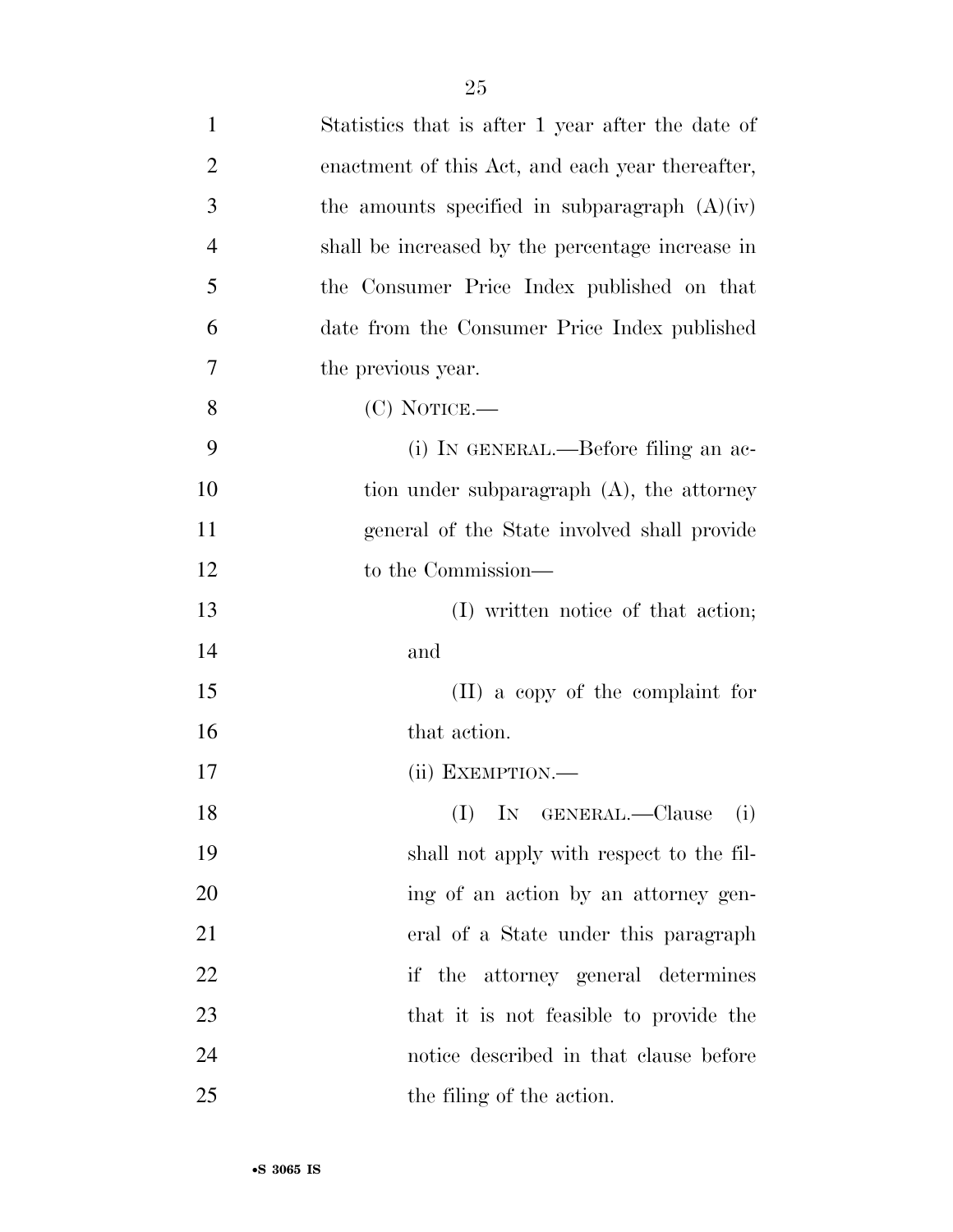| $\mathbf{1}$   | (II) NOTIFICATION.—In an ac-                            |
|----------------|---------------------------------------------------------|
| $\overline{2}$ | tion described in subclause (I), the at-                |
| 3              | torney general of a State shall provide                 |
| $\overline{4}$ | notice and a copy of the complaint to                   |
| 5              | the Commission at the same time as                      |
| 6              | the attorney general files the action.                  |
| 7              | (c) RIGHTS OF THE COMMISSION.—                          |
| 8              | (1) INTERVENTION BY THE COMMISSION.—The                 |
| 9              | Commission may intervene in any civil action            |
| 10             | brought by the attorney general of a State under        |
| 11             | subsection (b) and upon intervening—                    |
| 12             | $(A)$ be heard on all matters arising in the            |
| 13             | civil action; and                                       |
| 14             | (B) file petitions for appeal of a decision in          |
| 15             | the civil action.                                       |
| 16             | (2) POWERS.—Nothing in this subsection may              |
| 17             | be construed to prevent the attorney general of a       |
| 18             | State from exercising the powers conferred on the       |
| 19             | attorney general by the laws of the State to conduct    |
| 20             | investigations, to administer oaths or affirmations,    |
| 21             | or to compel the attendance of witnesses or the pro-    |
| 22             | duction of documentary or other evidence.               |
| 23             | (3) ACTION BY THE COMMISSION.—If the Com-               |
| 24             | mission institutes a civil action for violation of this |
| 25             | title or a regulation promulgated under this title, no  |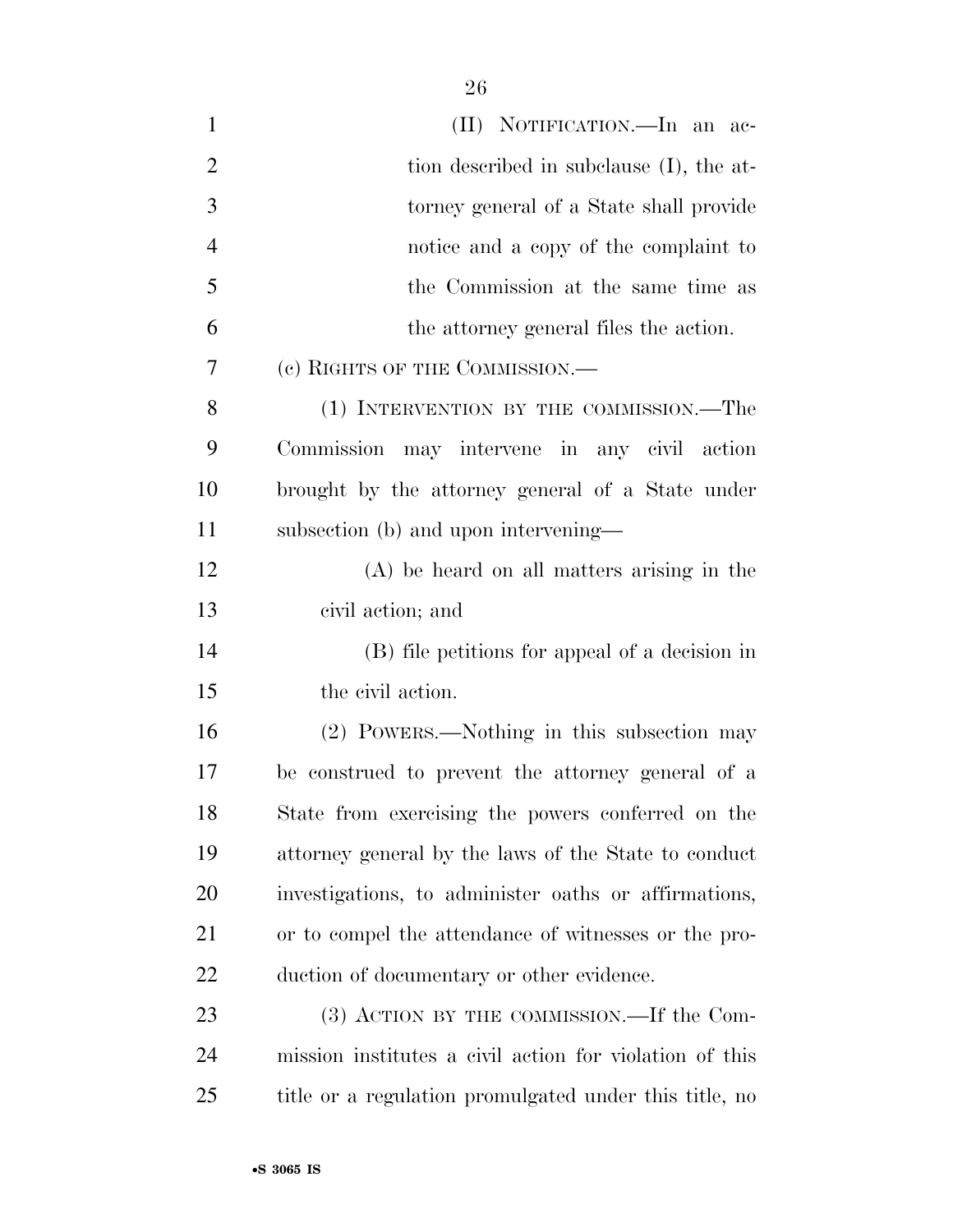| $\mathbf{1}$   | attorney general of a State may bring a civil action  |
|----------------|-------------------------------------------------------|
| $\overline{2}$ | under subsection (b) against any defendant named      |
| 3              | in the complaint of the Commission for violation of   |
| $\overline{4}$ | this Act or a regulation promulgated under this Act   |
| 5              | that is alleged in the complaint.                     |
| 6              | (d) VENUE AND SERVICE OF PROCESS.—                    |
| 7              | (1) VENUE.—Any action brought under sub-              |
| 8              | section (b) may be brought in—                        |
| 9              | (A) the district court of the United States           |
| 10             | that meets applicable requirements relating to        |
| 11             | venue under section 1391 of title 28, United          |
| 12             | States Code; or                                       |
| 13             | (B) another court of competent jurisdic-              |
| 14             | tion.                                                 |
| 15             | (2)<br>SERVICE OF PROCESS.—In<br>action<br>an         |
| 16             | brought under subsection (b), process may be served   |
| 17             | in any district in which the defendant—               |
| 18             | (A) is an inhabitant; or                              |
| 19             | (B) may be found.                                     |
| 20             | (e) ACTION OF OTHER STATE OFFICIALS.—                 |
| 21             | (1) IN GENERAL.—In addition to civil actions          |
| 22             | brought by attorneys general under subsection (b),    |
| 23             | any other officer of a State who is authorized by the |
| 24             | State to do so may bring a civil action under sub-    |
| 25             | section (b), subject to the same requirements and     |